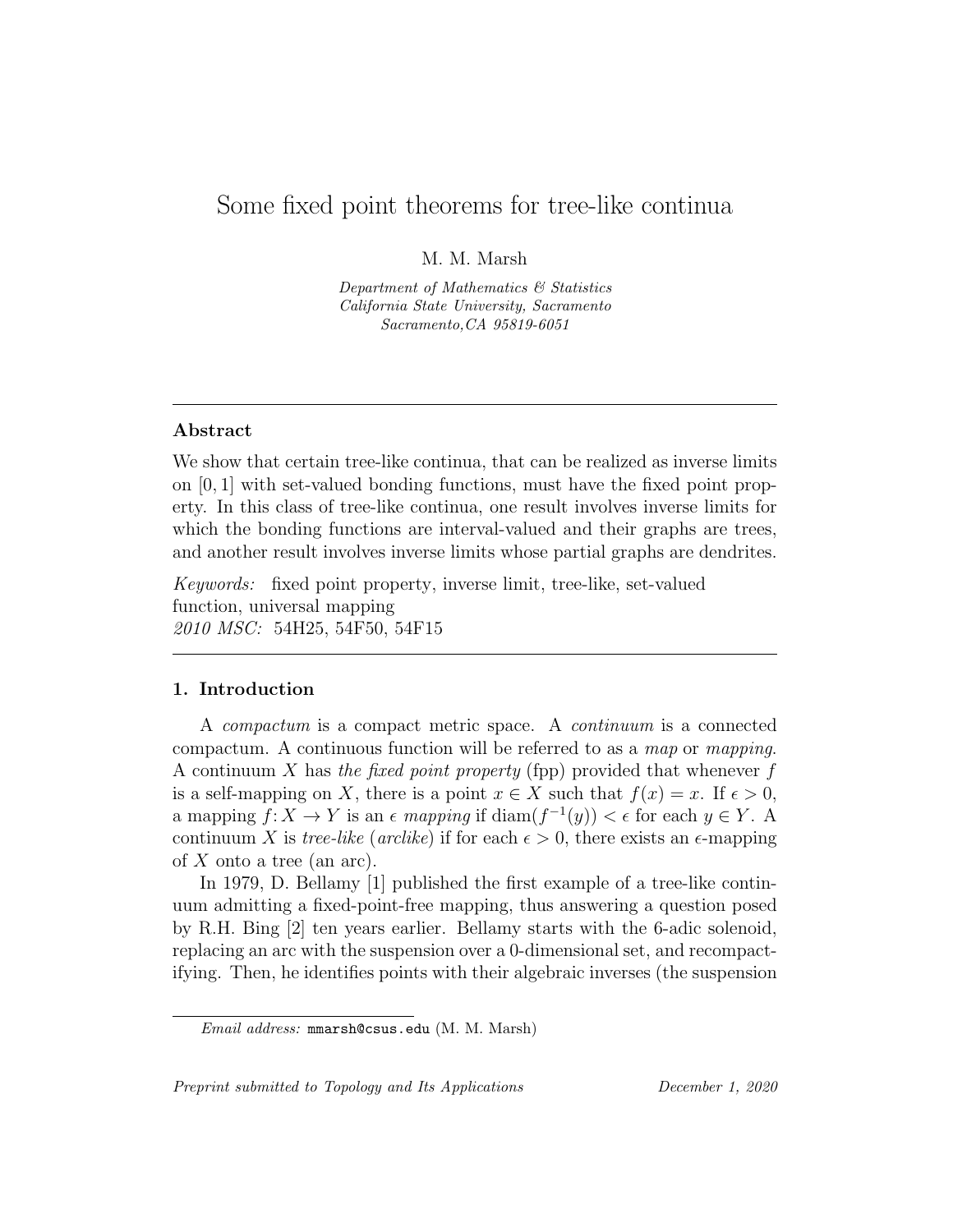is identified across its base to a fan) getting a modified 6-adic Knaster continuum where the fan has replaced an arc that contained the endpoint. The fixed-point-free mapping on the resulting continuum may be thought of as a modification of a mapping on the 6-adic Knaster continuum that is induced by the squaring map on the 6-adic solenoid. Bellamy's construction was very insightful, and very technical. Nevertheless, the underlying idea of the behavior of Bellamy's fixed-point-free mapping is relatively straightforward, and over the last forty years, the basic idea has been used by others to produce a number of tree-like continua admitting fixed-point-free mappings and homeomorphisms, some with additional properties. See, for example, [5], [6], [7], [19], [20], [21], [22], [23], [26], and [27]. Even so, basic questions remain unanswered in this area.

- 1. Is there a simple inverse limit representation of a tree-like continuum admitting a fixed-point-free mapping?
- 2. Is there a planar tree-like continuum without the fpp?
- 3. Can we eliminate the possibility of simply described examples by obtaining affirmative answers to questions of the following nature?
	- (a) Fix  $n \in \mathbb{N}$ . Do inverse limits on trees with fewer than n branchpoints have the fpp?
	- (b) Do inverse limits on a single tree (a simple triod) have the fpp?
	- (c) Must an inverse limit on a simple triod with a single bonding mapping have the fpp?
	- (d) What additional properties placed on the bonding mappings in (a) through (c) will produce a fixed point result?

In regards to Question 1, L.G. Oversteegen and J.T. Rogers, Jr. [26, 27] gave the first inverse limit descriptions of tree-like continua admitting fixedpoint-free mappings. Recently, R. Hernández-Gutiérrez and L.C. Hoehn [8] have produced the "simplist" inverse limit description, thus far, of a tree-like continuum without the fpp. Their fixed-point-free mapping is induced from maps on the factor spaces that commute with the bonding maps. There is a bound on the number of components of point-inverses under both the bonding maps and the maps that commute with them, but the number of branchpoints of the factor spaces increases exponentially. A positive answer to Question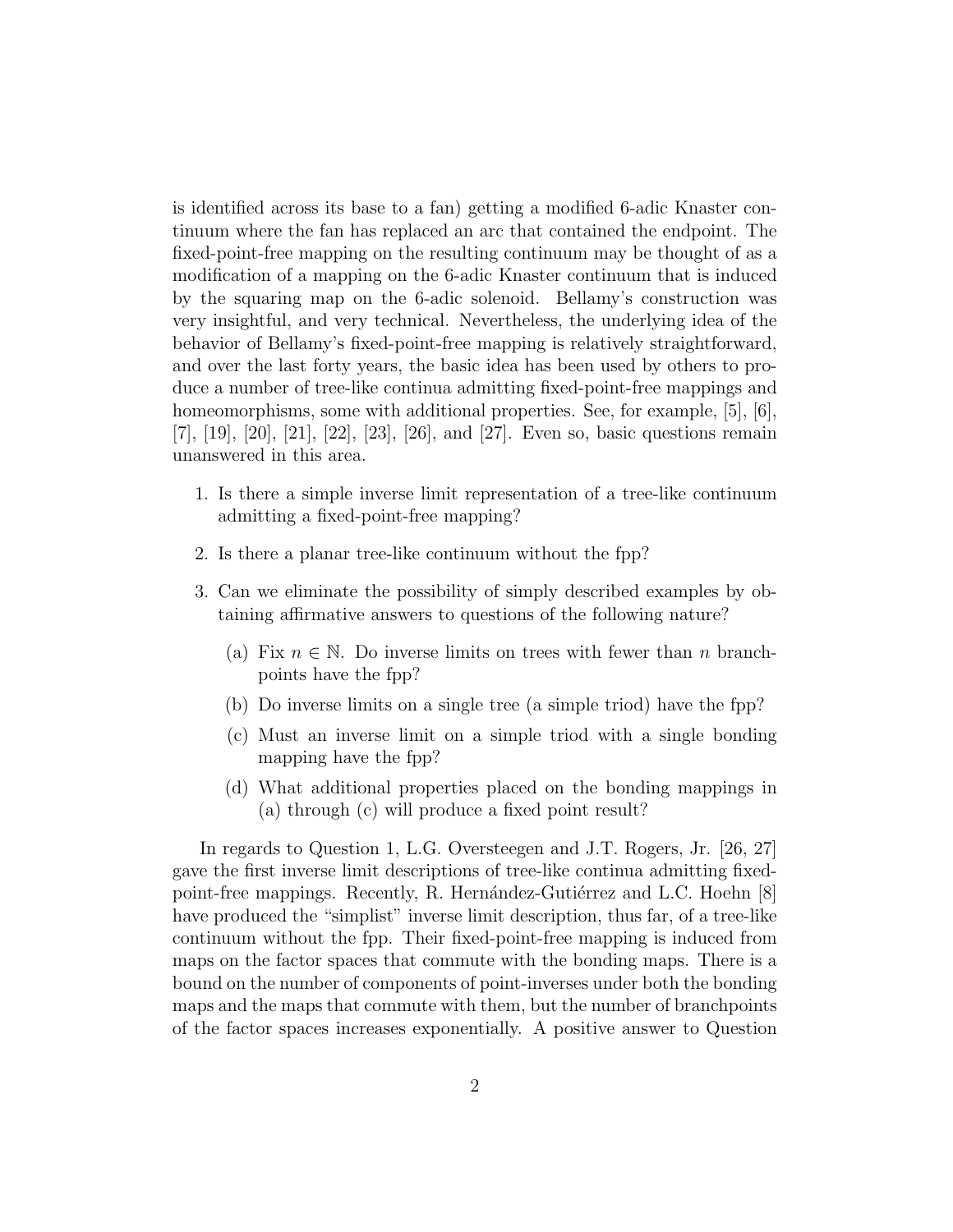3(a) would indicate that we cannot expect anything much simpler. There have been some positive partial answers to questions of the type  $3(a)$  through 3(d). See, for example, [3], [13], [14], and [15].

In the last fifteen years, since the introduction of "generalized" inverse limits, it has been shown that some tree-like continua can be realized as inverse limits on  $[0, 1]$  with set-valued bonding functions. It would be of interest to know which tree-like continua in this class must have the fpp. Perhaps there are ones admitting fixed-point-free mappings, giving new tools in this study. This paper is a first step in such an investigation. Our fixed point results involve tree-like continuua X realized as inverse limits on  $[0,1]$ with set-valued functions, and our proofs additionally rely on expressing X as an ordinary inverse limit on its partial graphs, and then applying an "old" technique. Namely, we use W. Holsztynski's [9] theorem that inverse limits on absolute neighborhood retracts, whose bonding mappings and their compositions are universal, have the fpp.

# 2. Definitions

Let X and Y be compacta. We refer to functions  $f: X \to 2^Y$  as set-valued functions from X to Y and we write  $f: X \to Y$  is a set-valued function. Note that throughout, we are assuming that, for  $x \in X$ , the value  $f(x)$  of a setvalued function is a closed set. The *graph* of f, which we denote by  $G(f)$ , is the set in  $X \times Y$  consisting of all points  $(x, y)$  with  $y \in f(x)$ . If  $B \subset G(f)$ , we let  $B^{-1} = \{(y, x) \mid (x, y) \in B\}.$ 

A set-valued function  $f: X \to Y$  is upper semi-continuous at the point  $x \in X$  if for each open set V in Y containing the closed set  $f(x)$ , there is an open set U in X such that  $x \in U$  and  $f(p) \subset V$  for each  $p \in U$ . If  $f: X \to Y$  is upper semi-continuous at each point of X, then f is said to be upper semi-continuous.

The set-valued function  $f: X \to Y$  is *surjective* if for each  $y \in Y$ , there exists  $x \in X$  such that  $y \in f(x)$ . If the set-valued function  $f: X \to Y$  is surjective, we let  $f^{-1}: Y \to X$  be the set-valued function such that  $x \in f^{-1}(y)$ if and only if  $y \in f(x)$ . Clearly,  $G(f^{-1})$  is homeomorphic to  $G(f)$ . A setvalued function  $f: X \to Y$  is *continuum-valued* if for each  $x \in X$ , the set  $f(x)$  is a subcontinuum of Y.

For  $f: X \to Y$  a set-valued function, and  $A \subset X$ , we let  $f|_A$  be the setvalued function whose domain is A, and  $f|_A(x) = f(x)$  for  $x \in A$ . If  $x \in X$ and  $f(x)$  is degenerate, we will sometimes treat  $f(x)$  as a point of Y.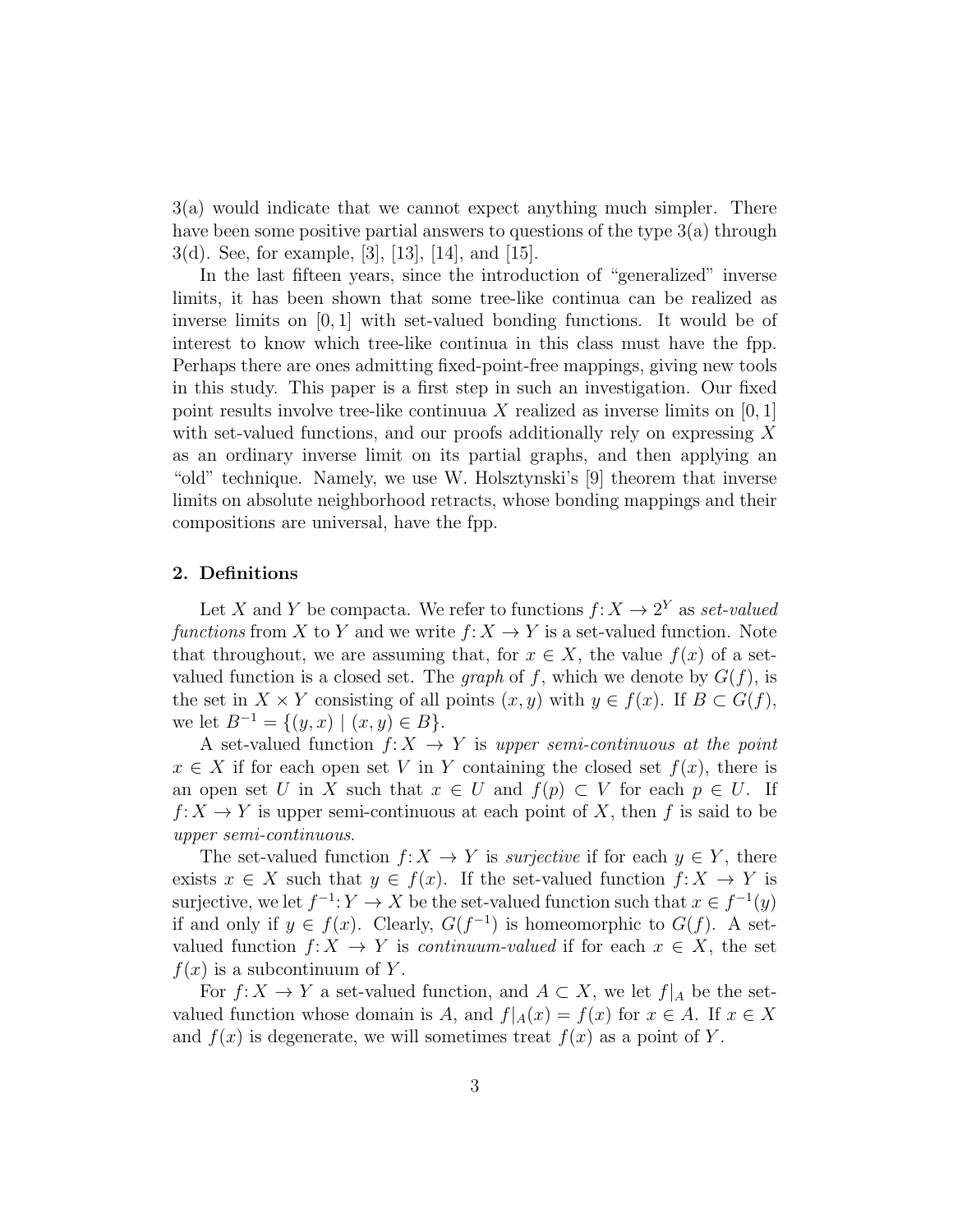For  $i \geq 1$ , let  $X_i$  be a compactum, and let  $f_i: X_{i+1} \to X_i$  be a surjective upper semi-continuous set-valued function. Throughout, we let  $\{X_i, f_i\}_{i\geq 1}$ denote an inverse sequence, and its inverse limit is given by

$$
\lim_{i \to \infty} \{X_i, f_i\} = \{x = (x_1, x_2, \ldots) \in \prod_{i \ge 1} X_i \mid x_i \in f_i(x_{i+1}) \text{ for } i \ge 1\}.
$$

For  $n \in \mathbb{N}$ , we define the set below.

$$
G_{n+1} = G'(f_1, \dots, f_n) = \{x \in \prod_{i=1}^{n+1} X_i \mid x_i \in f_i(x_{i+1}) \text{ for } 1 \le i \le n\}.
$$

We refer to these sets as *partial graphs* in the inverse sequence. For consistency of notation, we let  $G_1 = X_1$ . The notation  $X \stackrel{T}{\approx} Y$  will indicate that  $X$  is homeomorphic to  $Y$ .

A set-valued function  $f: X \to Y$  has a flat spot if there exists a point  $p \in Y$  and a nondegenerate continuum  $X' \subset X$  such that  $X' \times \{p\} \subset G(f)$ . We say that  $p$  is a *flat spot for f*.

For  $1 \leq i < j$ , we denote the set-valued composition function  $f_i \circ f_{i+1} \circ \ldots \circ f_{i+1} \circ f_{i+1} \circ \ldots \circ f_{i+1} \circ f_{i+1} \circ \ldots \circ f_{i+1} \circ f_{i+1} \circ \ldots \circ f_{i+1} \circ f_{i+1} \circ \ldots \circ f_{i+1} \circ f_{i+1} \circ \ldots \circ f_{i+1} \circ \ldots \circ f_{i+1} \circ f_{i+1} \circ \ldots \circ f_{i$  $f_j: X_{j+1} \to X_i$  by  $f_{i,j+1}$ . A flat spot at  $x_j$  for  $f_j$  composes to a nondegenerate *value of*  $f_i$  in the composition  $f_i \circ f_{i+1} \circ \ldots \circ f_j$  if  $f_i(x_j)$  is nondegenerate for  $i = j - 1$ , or if there exists a point  $x_{i+1}$  in  $f_{i+1,j}(x_i)$  such that  $f_i(x_{i+1})$  is nondegenerate for  $i < j - 1$ .

Let  $\{X_i, f_i\}_{i\geq 1}$  be an inverse sequence with upper semi-continuous surjective set-valued functions. For  $n \geq 1$ , we define the set-valued function  $F_n: X_{n+1} \to G_n$ , where  $(x_1, x_2, \ldots, x_n) \in F_n(t)$  if and only if  $(x_1, x_2, \ldots, x_n, t)$ is in  $G_{n+1}$ . V. Nall introduced this function in [25], and showed that  $F_n$  is upper semi-continuous. If  $f_i$  is continuum-valued for each  $1 \leq i \leq n$ , the author showed in [17] that  $F_n$  is continuum-valued. We call  $F_n$  the function induced by  $(f_1, \ldots, f_n)$ . We also note that  $G(F_n^{-1}) = G_{n+1}$ .

Let  ${X_i, g_i}_{i\geq 1}$  be an inverse sequence with mappings for bonding functions. Then we refer to the inverse sequence and its inverse limit, respectively, as an ordinary inverse sequence and an ordinary inverse limit. For ordinary inverse sequences and for  $1 \leq i < j - 1$ , we denote the composition bonding mapping from the j<sup>th</sup> factor space to the i<sup>th</sup> factor space by  $g_i^j$  $i: X_j \to X_i.$ 

Let  $X = \lim_{n \to \infty} \{X_i, f_i\}$  be an inverse sequence with upper semi-continuous surjective set-valued bonding functions. For  $i \geq 1$ , define the mapping  $\rho_i: G_{i+1} \to G_i$  by  $\rho_i(x_1, \ldots, x_i, x_{i+1}) = (x_1, \ldots, x_i)$ . Note that  $\{G_i, \rho_i\}_{i \geq 1}$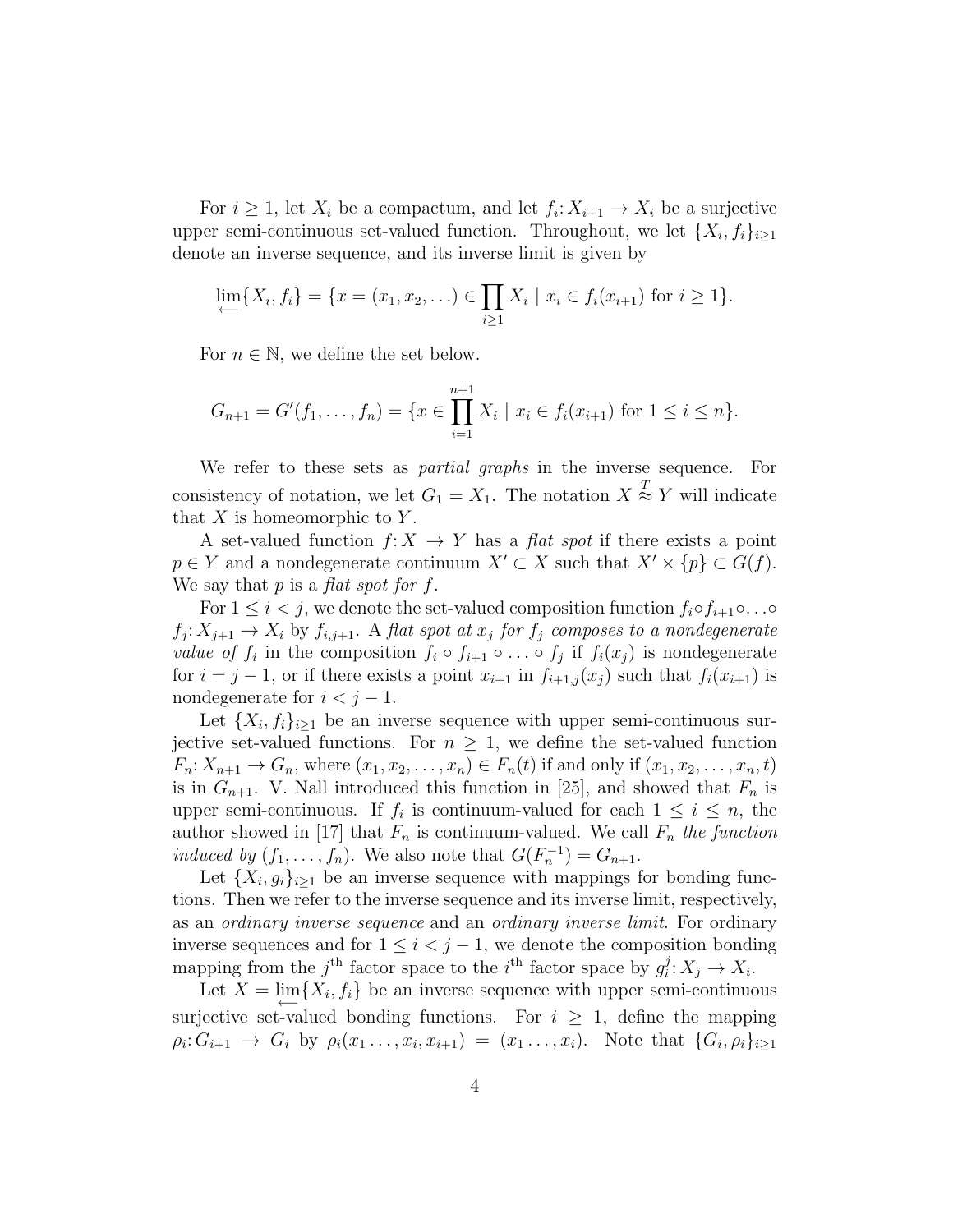is an ordinary inverse sequence. W.T. Ingram showed in [10, Corollary 4.2] that  $X \stackrel{T}{\approx} \varprojlim \{ G_i, \rho_i \}.$  This representation of an inverse limit with set-valued functions will be important in the proofs of our fixed point theorems.

#### 3. Universal mappings

This section contains mostly introductory propositions about universal mappings, which can be found in the references cited. In some cases, our statement of the proposition is less general than the one cited, but is more suited to our use of it. Those propositions not cited either have easy proofs, or a proof is given. A mapping  $f: X \to Y$  is universal if for each mapping  $g: X \to Y$ , there is a point  $x \in X$  such that  $f(x) = g(x)$ .

**Proposition 1.** (Prop.1,[9]) If  $f: X \to Y$  is universal, then f is surjective.

**Proposition 2.** (Prop.5,[9]) Let  $X_0 \subset X$ , and let  $f: X \to Y$  be a mapping. If  $f|_{X_0}: X_0 \to Y$  is universal, then f is universal.

**Proposition 3.** If X has the fpp, and  $f: X \rightarrow Y$  is a homeomorphism, then f is universal.

**Proposition 4.** (Th.12.29, [24]) Each mapping from a continuum onto a chainable continuum is universal.

**Proposition 5.** (Cor.1,[9]) Let  $X = \lim_{\longleftarrow} \{X_i, g_i\}$  be an inverse limit on absolute neighborhood retracts, where for each  $1 \leq i \leq j$ , the mapping  $g_i^j$  $\frac{j}{i}$  is universal. Then X has the fpp.

The next proposition involves  $\lambda$ -dendroids, whose definition can be found in the second paragraph of the next section.

**Proposition 6.** If  $f: X \to Y$  is a mapping between  $\lambda$ -dendroids, and there exists a subcontinuum H of X such that  $f|_H: H \to Y$  is surjective and monotone, then f is universal.

*Proof.* First we show that  $f|_H$  is universal. Let  $g: H \to Y$  be a mapping. Since  $f|_H$  is monotone,  $f|_H^{-1}: Y \to H$  is an upper semi-continuous continuumvalued function. So,  $g \circ f\left|_{H}^{-1}: Y \to Y$  is an upper semi-continuous continuumvalued function on a  $\lambda$ -dendroid. By [12, Corollary],  $g \circ f|_{H}^{-1}$  has a fixed point. That is, there is a point  $y \in Y$  such that  $y \in g \circ f\vert_H^{-1}(y)$ . Hence,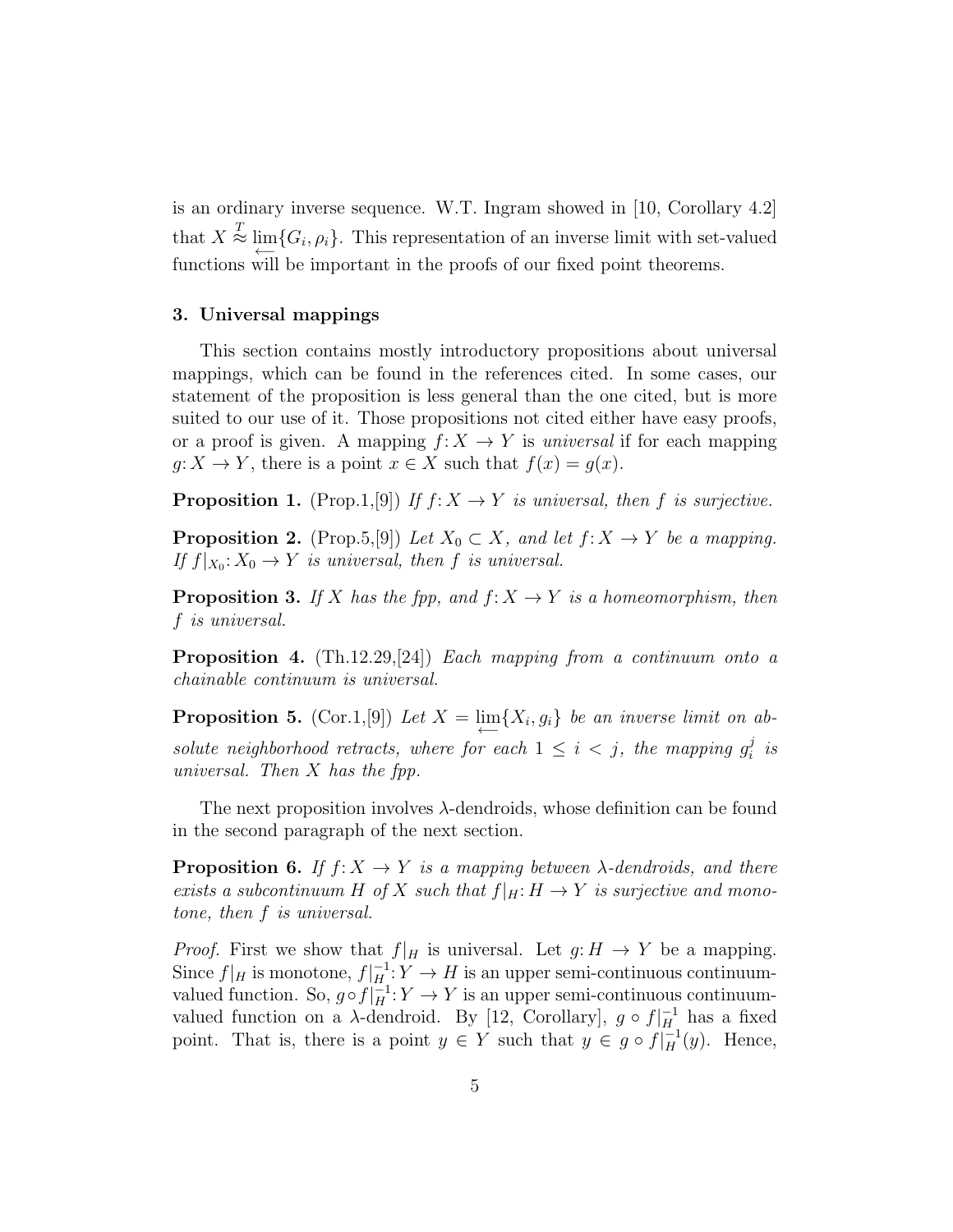there exists  $x \in f|_H^{-1}(y)$  such that  $g(x) = y$ . So,  $x \in H$  and  $f(x) = y$ . Therefore,  $g(x) = f(x)$ . We have that  $f|_H$  is universal. By Proposition 2, f is universal.  $\Box$ 

**Proposition 7.** Let  $f_1, f_2, \ldots, f_n$  be a finite sequence of mappings, where for each  $i \geq 1$ ,  $f_i: X_{i+1} \to X_i$  is a mapping between  $\lambda$ -dendroids. If for each  $i \geq 1$ , there is a subcontinuum  $H_{i+1}$  of  $X_{i+1}$  such that  $f_i|_{H_{i+1}}: H_{i+1} \to X_i$  is surjective and monotone, then  $f_1 \circ \ldots \circ f_n : X_{n+1} \to X_1$  is universal.

Proof. A simple induction argument shows that there is a subcontinuum  $K_{n+1}$  of  $X_{n+1}$  such that  $f_1 \circ \ldots \circ f_n|_{K_{n+1}}: K_{n+1} \to X_1$  is surjective and monotone. By Proposition 6,  $f_1 \circ \ldots \circ f_n: X_{n+1} \to X_1$  is universal.  $\Box$ 

#### 4. Universal mappings on trees

This section is devoted to showing that certain mappings between trees are universal. Although the conditions satisfied by the mappings may seem rather specialized, they turn out out to be just what we need to prove our main fixed point theorem. The question of what conditions on a mapping of trees will make it a universal mapping has been studied before. The author established a set of sufficient conditions in [14], and C. Eberhart and J.B. Fugate generalized this result in [4] by establishing a set of conditions that characterize universal maps on trees. However, neither of these sets of conditions are well-suited to our setting, so we offer a new theorem in this area which could have general use.

A continuum is decomposable if it is the union of two proper subcontinua. A continuum X is hereditarily decomposable if each nondegenerate subcontinuum of X is decomposable. A continuum X is hereditarily unicoherent provided that whenever two subcontinua  $H$  and  $K$  of  $X$  have a non-empty intersection, it follows that  $H \cap K$  is a continuum. A continuum X is a  $\lambda$ -dendroid if it is hereditarily decomposable and hereditarily unicoherent. A continuum  $X$  is a *dendroid* if it is arcwise connected and hereditarily unicoherent. So, a dendroid is uniquely arcwise connected.

Let X be a dendroid. The *order of a point x in* X, denoted  $o_X(x)$ , is the cardinality of the set of arc components of  $X\setminus\{x\}$ . We let the set of *endpoints* and branchpoints of X be defined, respectively, as  $E(X) = \{x \mid o_X(x) = 1\}$ and  $B(X) = \{x \mid o_X(x) \geq 3\}$ . We let  $V(X) = E(X) \cup B(X)$  be the set of vertices of X. If x and y are points of X, we let both  $[x, y]$  amd  $[y, x]$  denote the unique arc in X with endpoints x and y. A locally connected dendroid is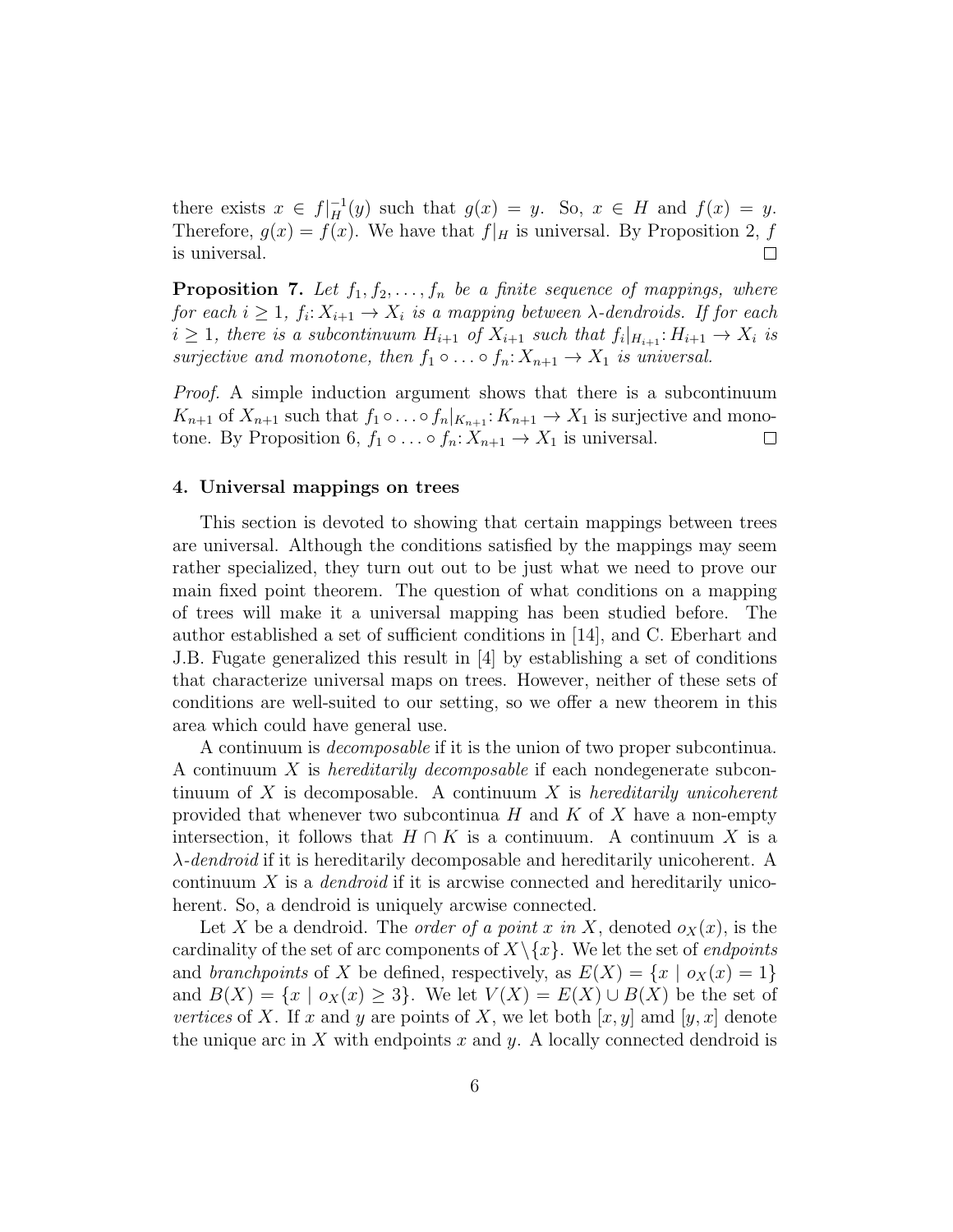a *dendrite*. A tree is a dendroid with finitely many branchpoints, each having finite order.

If X is a tree, we say that A is an arc emanating from the point  $x$  in X if A is an arc in X, and x is an endpoint of A. We say that two arcs A and B in X are abutting arcs if their intersection is an endpoint of each of A and B.

**Definition 1.** Let Z and T be trees, M be an arc in T, and  $p: Z \to T$  be a surjective mapping. Suppose there exist an arc  $L$  in  $Z$ , pairwise disjoint subtrees  $T_1, \ldots, T_m$  of T such that  $T = M \cup (\cup_{i=1}^m T_i)$ , pairwise disjoint subtrees  $Z_1, \ldots, Z_n$  of Z such that  $Z = L \cup (\cup_{i=1}^n Z_i)$ , and p satisfies the following conditions.

- (1)  $p(L) = M$ ,
- (2) for each  $1 \leq i \leq n$ , there exists  $1 \leq j \leq m$  such that  $p|_{Z_i}: Z_i \to T_j$  is a homeomorphism, and
- (3) for each  $1 \le j \le m$ ,  $p^{-1}(T_j) \subset \bigcup_{i=1}^n Z_i$ .

Then we say that p folds Z onto T along the arc M. If for each  $1 \leq j \leq m$ , there is a unique  $1 \leq i \leq n$  satisfying property (2), then  $m = n$ , and we say that p lays Z onto T along M. We note that if  $p:Z\to T$  is a homeomorphism, then for each arc M in T,  $p$  lays Z onto T along the arc M.

In Figure 1, we provide a schematic diagram of a mapping  $p$  that folds a tree  $Z$  with three branchpoints onto a simple triod  $T$ . The maximal horizontal arc in  $Z$  is  $L$ , the maximal horizontal arc in  $T$  is  $M$ , the light blue arcs in Z are  $Z_1$ ,  $Z_2$ , and  $Z_3$ , and the red arc in T is  $T_1$ .



Figure 1. p folds  $Z$  onto  $T$  along  $M$ 

**Theorem 1.** Let Z and T be trees. If  $p: Z \to T$  is a mapping that folds Z onto  $T$  along an arc in  $T$ , then  $p$  is universal.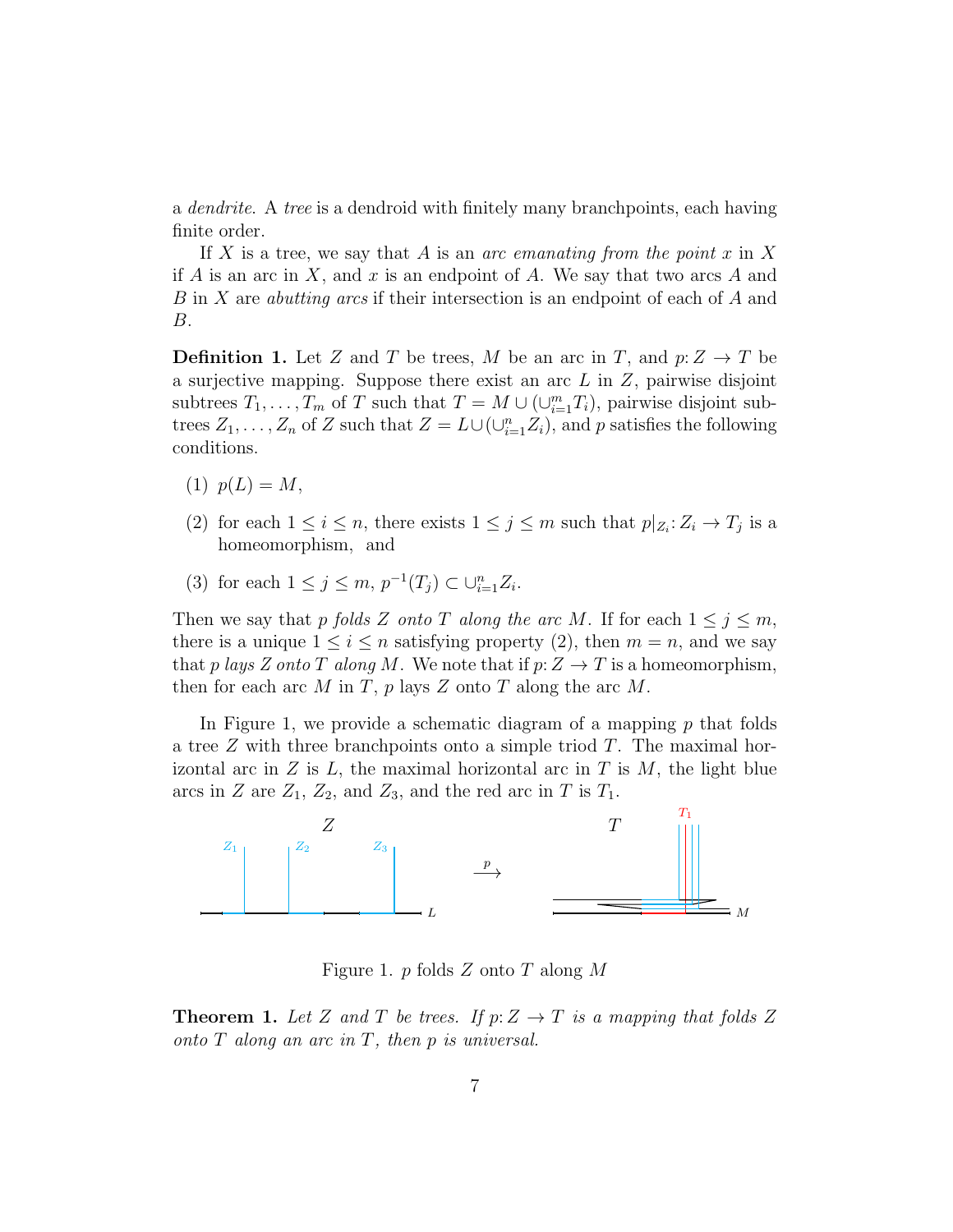*Proof.* Let L, M,  $T_1, \ldots, T_m$ , and  $Z_1, \ldots, Z_n$  be given as in Definition 1. If  $T = M$ , then by Proposition 4, p is universal. So, hereafter, we assume that  $M$  is a proper subset of  $T$ .

Let  $q:Z \to T$  be a mapping. We show that p and q have a coincidence point, that is, a point  $y \in Z$  such that  $p(y) = g(y)$ .

Since the  $T_i$ 's are pairwise disjoint and  $T = M \cup (\cup_{i=1}^m T_i)$ , we note that M meets each  $T_i$ . For  $1 \leq i \leq m$ , let  $J_i$  be the possibly degenerate arc  $M \cap T_i$ . Let  $T_{i1}, \ldots, T_{ik_i}$  be the closures of the components of  $T_i \setminus J_i$  for  $1 \leq i \leq m$ . Let  $T_{ij} \cap J_i = \{w_{ij}\}\$ for  $1 \leq i \leq m$  and  $1 \leq j \leq k_i$ . Let  $r: T \to M$  be the retraction such that  $r(T_{ij}) = \{w_{ij}\}\$ for  $1 \leq i \leq m$  and  $1 \leq j \leq k_i$ .

Consider the mappings  $p|_L: L \to M$  and  $r g|_L: L \to M$ . Since M is an arc,  $p|_L$  is universal. So, there exists a point  $z \in L$  such that  $p(z) = rg(z)$ . If  $g(z) \in M$ , then  $p(z) = g(z)$  and the proof is complete. So, we assume that  $g(z) \notin M$ . We have that  $g(z) \in T_{ij} \setminus \{w_{ij}\}\)$  for some  $1 \leq i \leq m$  and  $1 \leq j \leq k_i$ , and  $rg(z) = w_{ij} = p(z)$ . By property (3) in Definition 1,  $z \in Z_{\ell}$ for some  $1 \leq \ell \leq n$ . We assume that  $\ell = 1$ . Let  $K_j$  be the homeomorphic copy of  $T_{ij}$  in  $Z_1$ . So,  $K_j \cap L = \{z\}$ . We define the mapping  $\hat{g}: K_j \to K_j$ , where

$$
\hat{g}(x) = \begin{cases} z & \text{if } g(x) \notin T_{ij} \\ (p|_{K_j})^{-1}g(x) & \text{if } g(x) \in T_{ij}. \end{cases}
$$

It is straightforward to check that  $\hat{g}$  is continuous.

Since  $K_j$  is a tree, there exists a point  $y \in K_j$  such that  $\hat{g}(y) = y$ . If  $g(y) \notin T_{ij}$ , then  $\hat{g}(y) = z$  and  $y = z$ . But this contradicts, from above, that  $g(z) \in T_{ij}$ . So,  $g(y) \in T_{ij}$ , and  $y = \hat{g}(y) = (p|_{K_j})^{-1}g(y)$ . Also,  $p(y) =$  $p((p|_{K_j})^{-1}g(y)) = g(y)$ . Hence, p is universal.  $\Box$ 

**Corollary 1.** Let Z and T be trees. If there exists a subtree H of Z such that  $p|_H: H \to T$  is a mapping that folds H onto T along an arc in T, then p is universal.

Proof. Apply Proposition 2 and Theorem 1.

### $\Box$

#### 5. Continuum-valued functions whose graphs are trees

We begin with two observations and some terminology about continuumvalued functions that have finitely many nondegenerate values, and whose graphs are trees. Let T be a tree, and let  $q: [0, 1] \to T$  be a surjective upper semicontinuous continuum-valued function whose graph is a tree. We also assume that the set  $S = \{s \mid g(s) \text{ is nondegenerate}\}\$ is finite.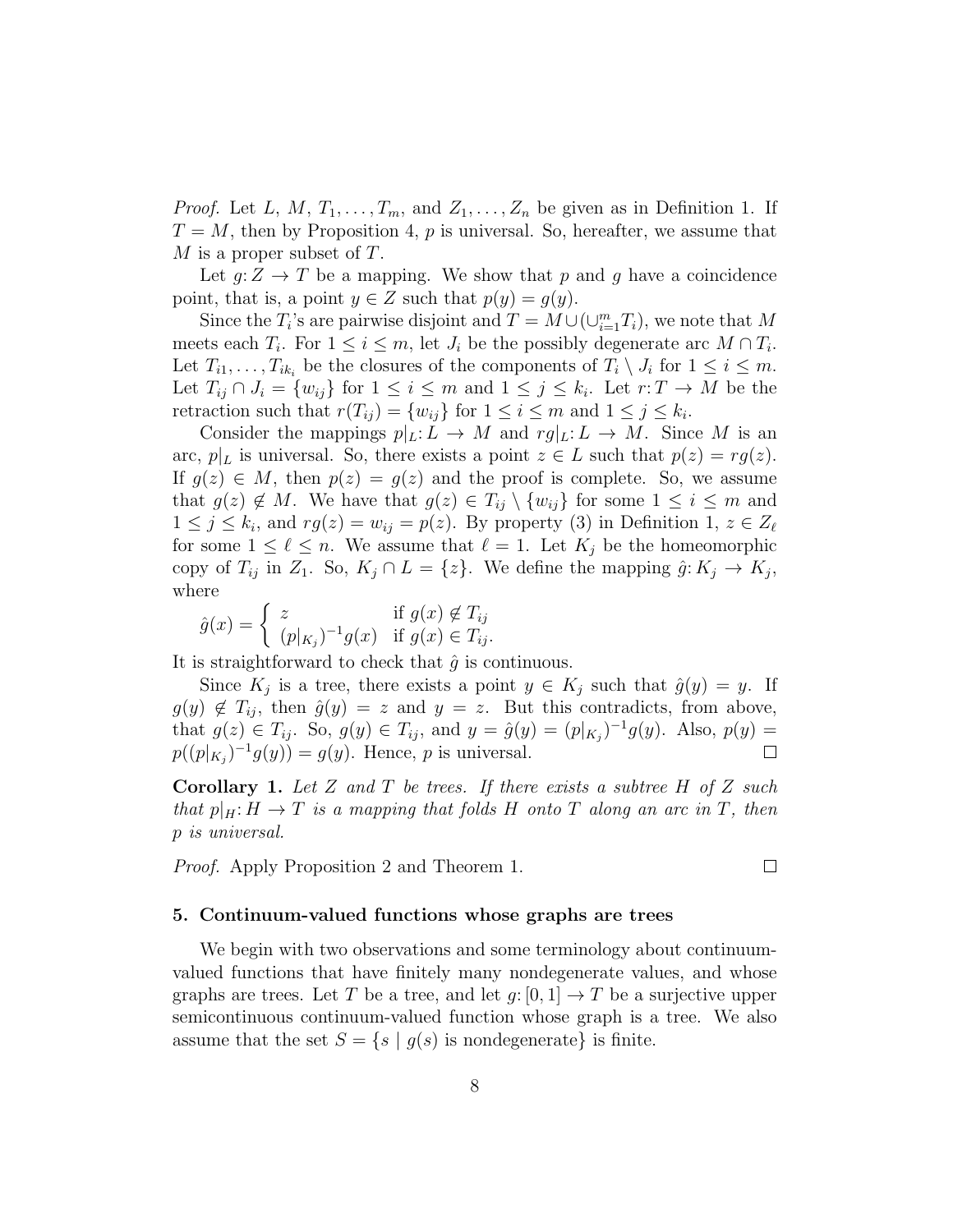An *interval* in [0, 1] is a subcontinuum of [0, 1]. An *open segment* in [0, 1] is the interior of a nondegenerate interval in [0, 1]. A sequence of sets  ${H_i}_{i\geq 1}$ is nested increasing if for each  $i \geq 1$ ,  $H_i \subset H_{i+1}$ .

**Observation 1.** Let a, b be two adjacent points in  $S \cup \{0,1\}$ . If  $\{J_i\}_{i\geq 1}$  is a nested increasing sequence of intervals in the open segment  $(a, b)$  such that  $\bigcup_{i\geq 1}J_i=(a,b)$ , then for each  $i\geq 1$ ,  $G(g|_{J_i})$  is an arc in  $G(g)$ . Furthermore,  $\text{cl}(\cup_{i\geq 1}G(g|_{J_i}))$  is an arc in  $G(g)$  with endpoints of the form  $(a,x)$  and  $(b,y)$ for some  $x \in q(a)$  and  $y \in q(b)$ .

*Proof.* Since for  $i \geq 1$ ,  $J_i \subset (a, b)$ , we have that  $g|_{J_i}$  is single-valued, and therefore continuous. So, for  $i \geq 1$ ,  $G(g|_{J_i}) \stackrel{T}{\approx} J_i$ . Hence, the first statement in the conclusion follows. Since  $\{G(g|_{J_i})\}_{i\geq 1}$  is a nested increasing sequence of arcs in  $G(q)$  and  $G(q)$  is a tree, the second statement follows.  $\Box$ 

For each pair a, b of adjacent points in  $S \cup \{0,1\}$ , we call the arc in  $G(q)$ given by the furthermore statement in Observation 1, the connecting arc in  $G(q)$  between  $\{a\} \times g(a)$  and  $\{b\} \times g(b)$ , or simply a *connecting arc* in  $G(q)$ . If K is a connecting arc in  $G(q)$ , we also refer to  $K^{-1}$  as a *connecting arc* in  $G(g^{-1}).$ 

Let  $M_1, \ldots, M_{n+1}$  be the sequence of all connecting arcs in  $G(g)$ , ordered relative to the order on [0, 1]. We construct an arc M in  $G(q)$  that contains  $\cup_{i=1}^{n+1} M_i$ . If for each pair of abutting arcs  $[a, b]$  and  $[b, c]$  in  $[0, 1]$ , where a, b, and c are consecutive members of  $S \cup \{0,1\}$ , we have that the associated connecting arcs, say  $M_i$  and  $M_{i+1}$ , are abutting arcs in  $G(g)$ , then  $\cup_{i=1}^{n+1} M_i$ is the desired arc M. Suppose, on the other hand, for some  $1 \leq i \leq n$ ,  $M_i$ and  $M_{i+1}$  are not abutting in  $G(g)$ . Then the "right" endpoint, say  $(b, x)$ , of  $M_i$  is not the "left" endpoint, say  $(b, y)$ , of  $M_{i+1}$ . In this case, since  $g(b)$ is a tree, we let  $N_i$  be the unique arc in  $\{b\} \times g(b)$  from  $(b, x)$  to  $(b, y)$ . We let  $M = (\cup_{i=1}^{n+1} M_i) \cup (\cup_{i=1}^{m} N_i)$ , where the  $N_i$ 's are chosen as needed for those  $M_i$  and  $M_{i+1}$  that are not abutting. We call M the spanning arc in  $G(g)$ . We note that the spanning arc M in  $G(g)$  is unique, and contains all connecting arcs in  $G(g)$ . Additionally, M is a union of abutting arcs in  $G(g)$ , where for each  $1 \leq i \leq n+1$ , the projection of  $M_i$  to the domain of g is an interval between adjacent members of  $S \cup \{0,1\}$ , and for each  $1 \leq i \leq m$ , the projection of  $N_i$  to the domain of g is a singleton in  $S \cup \{0,1\}$ . We also refer to  $M^{-1}$  as the spanning arc in  $G(g^{-1})$ .

Now let  $f: [0, 1] \rightarrow [0, 1]$  be a surjective upper semi-continuous intervalvalued function whose graph is a tree. Let A be an arc in  $G(f)$ , and let  $(a, s)$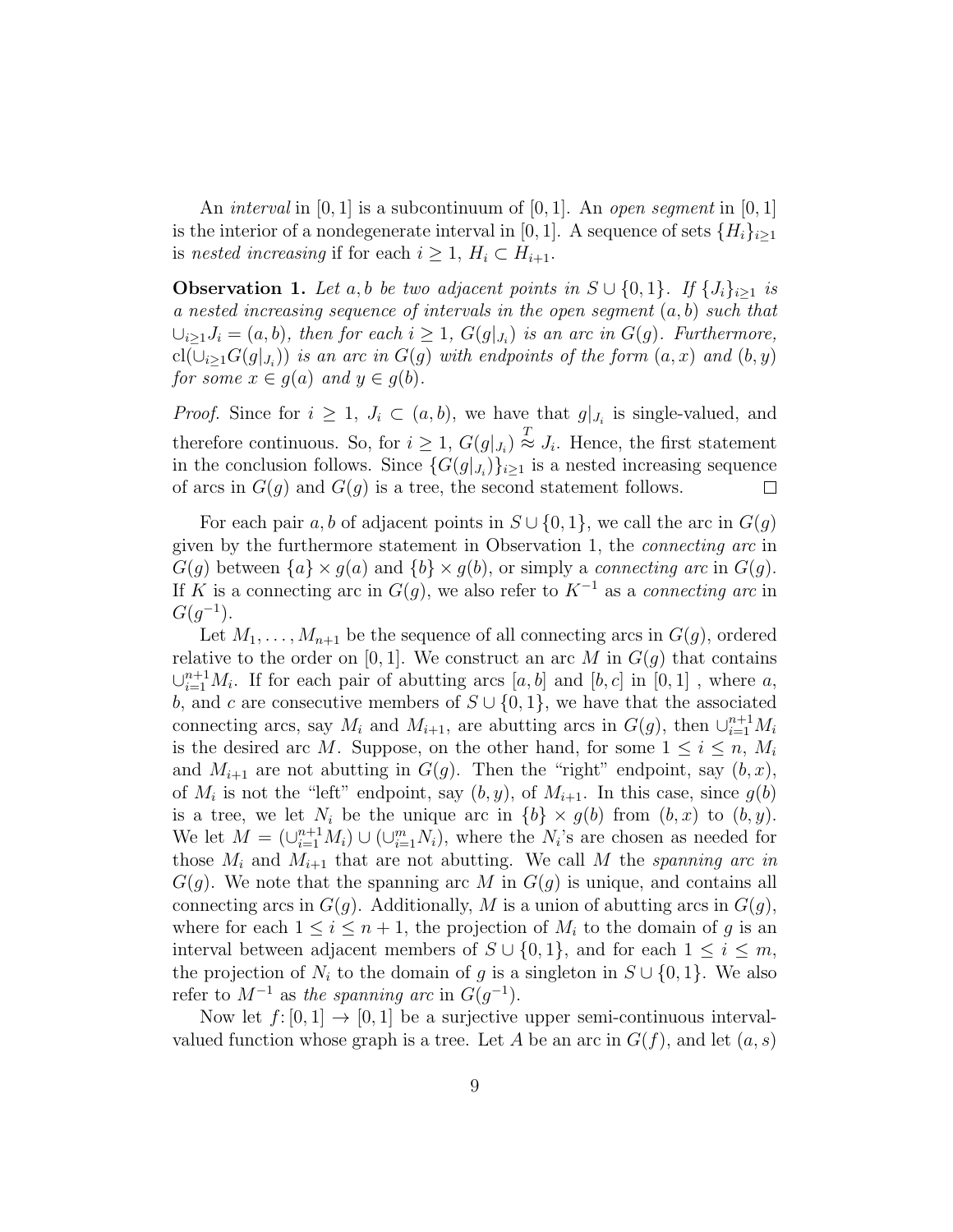and  $(b, t)$  be the endpoints of A. Assume, without loss of generality, that  $a \leq b$ .

**Observation 2.** There is a continuum-valued function  $f_A: [a, b] \rightarrow [0, 1]$  such that  $G(f_A) \subset G(f|_{[a,b]})$  and  $G(f_A) = A$ .

*Proof.* If  $a = b$ , then  $[s, t] \subset f(a)$ , and  $A = \{a\} \times [s, t]$ . Define  $f_A: \{a\} \to [0, 1]$ by  $f_A(a) = [s, t]$ .

If  $a < b$ , let A' be the subarc of A that is irreducible between the possibly degenerate intervals  ${a} \times f(a)$  and  ${b} \times f(b)$ , meeting each interval, respectively, at the points  $(a, u)$  and  $(b, v)$ . It follows that  $A =$  $(\lbrace a \rbrace \times [u, s]) \cup A' \cup (\lbrace b \rbrace \times [v, t])$ . We observe that the projection of A into the first coordinate is the interval [a, b]. Define  $f_A: [a, b] \rightarrow [0, 1]$  by  $f_A(x) = A \cap f(x)$  for each  $x \in [a, b]$ . Thus,  $G(f_A) = A$ .  $\Box$ 

In order to avoid cumbersome notation, throughout the remainder of this section we denote the function induced by a sequence of two functions with a capital letter and no subscript. So, for example, given surjective upper semicontinuous continuum-valued functions  $f: [0, 1] \rightarrow [0, 1]$  and  $g: [0, 1] \rightarrow T$ , we let  $F : [0,1] \to G(g^{-1})$  denote the function induced by  $(g, f)$ , and recalling the definition at the end of Section 2, we have that  $(x, y) \in F(z)$  if and only if  $(x, y, z) \in G'(g, f)$ . Equivalently,  $F(z) = \{(x, y) \in G(g^{-1}) \mid y \in f(z)\}.$ 

We let  $\pi_2$ ,  $\pi_{1,2}$ , and  $\pi_{2,3}$  be the natural projection mappings, relative to the order of the factors, from  $T \times [0,1] \times [0,1]$  onto  $[0,1]$ ,  $T \times [0,1]$ , and  $[0, 1] \times [0, 1]$  respectively. Let  $\tilde{\pi}_2$  be the projection of  $G(f)$  onto  $[0, 1]$  that drops the first coordinates of points in  $G(f)$ .

If A is an arc in  $G(f)$  such that  $\tilde{\pi}_2(A) = [0,1]$ , then we call A a full arc in  $G(f)$ .

We provide the two figures below as visual aids while reading the proofs of Lemmas 1 and 2. For the arc A discussed in Lemma 1, think of a "small" subarc of the red full arc in  $G(f)$  that has the properties described.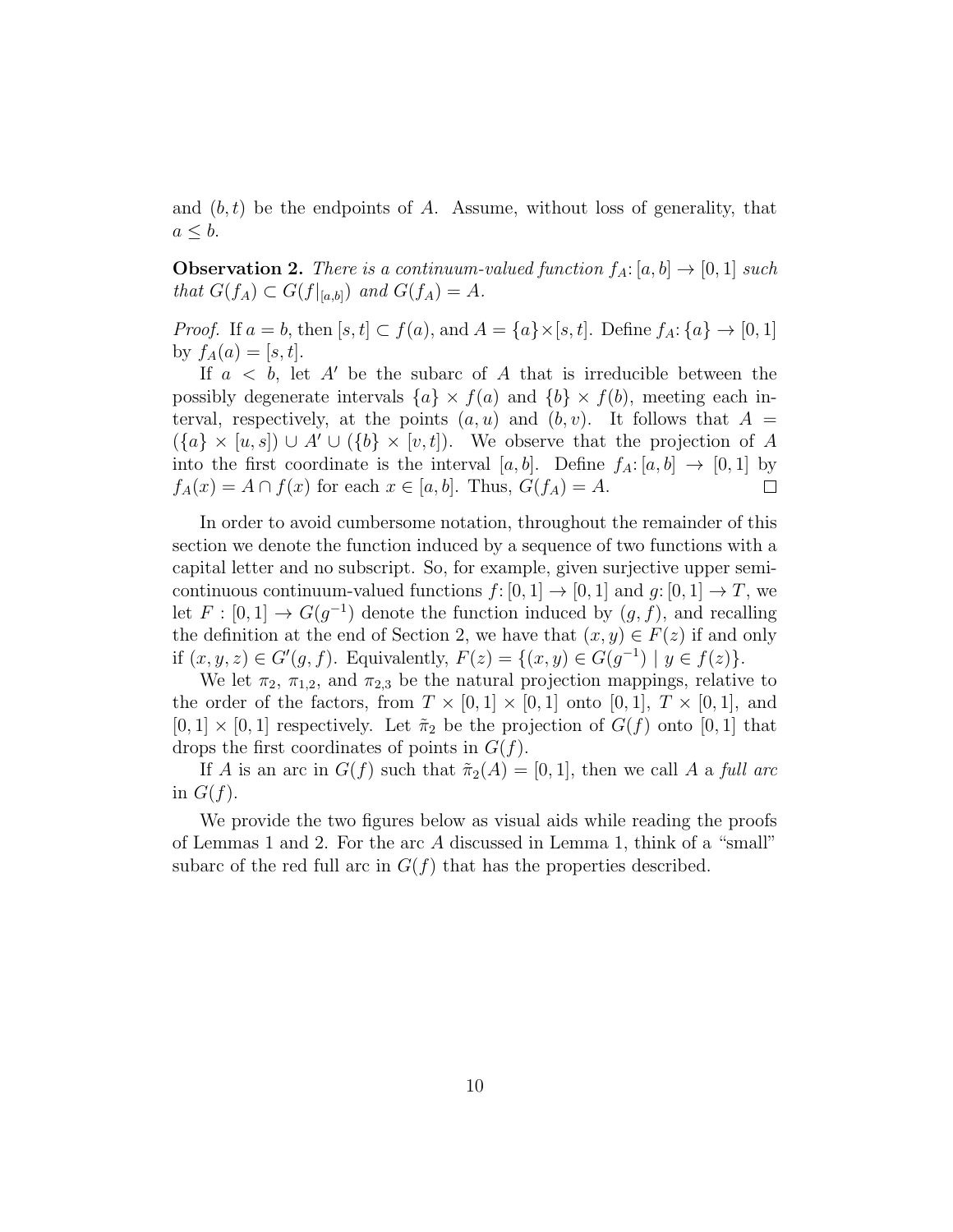

Figure 2. Examples of graphs for  $g$  and  $f$ 



Figure 3. The partial graph  $G'(g, f_A)$ .

**Lemma 1.** Suppose T is a tree,  $f : [0,1] \rightarrow [0,1]$  and  $g : [0,1] \rightarrow T$  are surjective upper semi-continuous continuum-valued functions whose graphs are trees. Let  $S = \{s \mid g(s) \text{ is nondegenerate}\}\text{.}$  Let A be an arc in  $G(f)$ with endpoints  $(t, s)$  and  $(t', a)$  such that  $A \cap (f^{-1}(s) \times \{s\}) = \{(t, s)\}\$ , and  $\tilde{\pi}_2(A)$  is an arc  $[s, b]$  where  $[s, b] \cap S = \{s\}$ . Let  $f_A: [t', t] \rightarrow [0, 1]$  be the interval-valued function whose graph is A. Then there exist a unique arc L in  $G'(g, f)$  and a point  $x \in T$  such that the following statements hold.

(1)  $\pi_{2,3}(L) = A^{-1}, \pi_{2,3}|_L: L \to A^{-1}$  is a homeomorphism, and  $L \cap (g(s) \times$  $\{s\} \times [0,1]) = \{(x, s, t)\}.$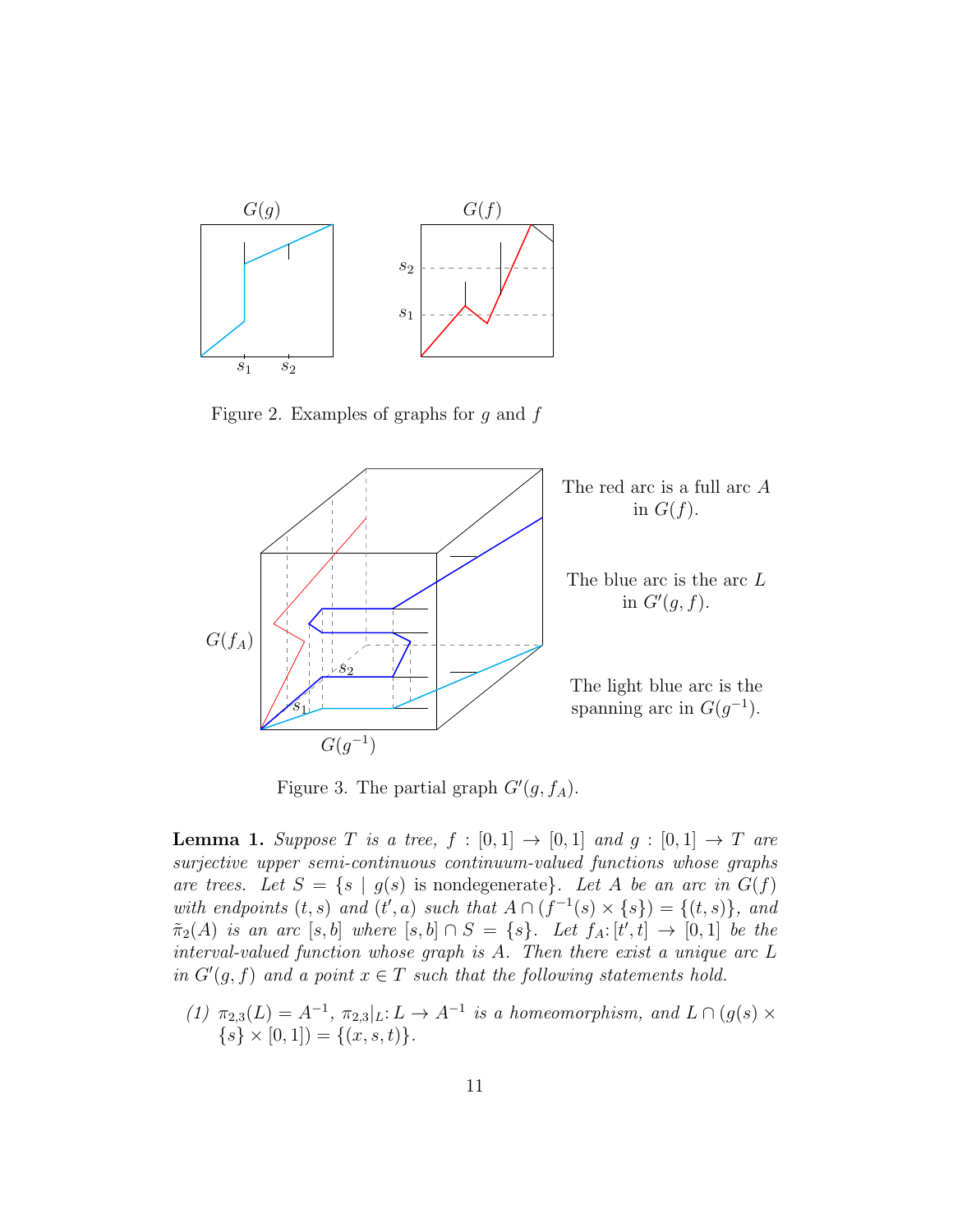- (2)  $\pi_{1,2}(L)$  is the arc  $cl(G(g|_{(s,i)}^{-1}))$  $(\begin{bmatrix} -1 \\ (s,b] \end{bmatrix}) = \{(x,s)\} \cup G(g|_{(s,b)}^{-1})$  $\binom{-1}{(s,b)}$ , which is a subset of a connecting arc in  $G(g^{-1})$ .
- (3)  $L \cup (g(s) \times \{s\} \times \{t\}) = G'(g|_{[s,b]}, f_A) = G(F^{-1}),$  where F is the map induced by  $(g|_{[s,b]}, f_A)$ .
- (4)  $G'(g|_{[s,b]}, f_A)$  is a subtree of  $G'(g, f)$ , and  $\pi_{1,2}$  lays  $G'(g|_{[s,b]}, f_A)$  onto  $G(g|_{\text{Ls}}^{-1})$  $\overline{C}_{[s,b]}^{-1}$ ) along the arc  $cl(G(g|_{(s,b]}^{-1}))$  $\frac{-1}{(s,b]})$ ).

*Proof.* Construction of L, (1) and (2). Let  $\{A_i\}_{i\geq 1}$  be a nested increasing sequence of subarcs of A, where  $cl(\cup_{i\geq 1}A_i) = A$ , and for each  $i \geq 1$ ,  $A_i$ has endpoints  $(t_i, s_i)$  and  $(t', a)$  and  $s_i \neq s$ . Then, by the properties of A in the hypothesis, for  $i \geq 1$ ,  $\tilde{\pi}_2(A_i)$  is an interval in  $(s, b]$ , and  $A =$  $\{(t, s)\}\cup(\cup_{i\geq 1}A_i)$ . So, for each  $i\geq 1$ ,  $A_i^{-1}\subset f^{-1}|_{(s,b]}$ , and it follows from Lemma 3.4 in [11] that  $\pi_{2,3}$  $\Big|_{G'(g,f)}^{-1}$  maps  $A_i^{-1}$  homeomorphically into  $G'(g,f)$ . For  $i \geq 1$ , let  $L_i = \pi_{2,3} \vert_{G'}^{-1}$  $\frac{-1}{G'(g,f)} (A_i^{-1}$  $i^{-1}$ ). Thus,  $\{L_i\}_{i\geq 1}$  is the nested increasing sequence of arcs lying in  $\tilde{G}'(g, f)$  such that for each  $i \geq 1$ ,  $L_i$  is the unique arc in  $G'(g, f)$  where  $\pi_{2,3}(L_i) = A_i^{-1}$ <sup>-1</sup>. Let  $L = \text{cl}(\cup_{i \geq 1} L_i)$ . We need to show that  $L$  is an arc, afterwhich it will be clear, by the definition of the  $L_i$ 's, that  $\pi_{2,3}$  maps L homeomorphically onto  $A^{-1}$ . Toward this end, we look at the projections of L under  $\pi_{2,3}$  and under  $\pi_{1,2}$ .

Since  $\text{cl}(\cup_{i\geq 1}\pi_{2,3}(L_i)) = \text{cl}(\cup_{i\geq 1} A_i^{-1})$  $\binom{-1}{i} = \{(s,t)\} \cup (\cup_{i\geq 1} A_i^{-1})$  $\binom{-1}{i}$ , it follows that  $L \setminus (\cup_{i>1} L_i) \subset T \times \{(s,t)\}\.$  For  $i \geq 1$ , since the second coordinates of points in  $L_i$  are equal to the second coordinates of their images under  $\pi_{2,3}$  in  $A_i^{-1}$  $\frac{-1}{i}$ , we have, from the second sentence of the first paragraph, that  $\pi_2(L_i) \subset (s, b]$ . So, by Observation 1, for each  $i \geq 1$ ,  $\pi_{1,2}(L_i)$  is a subarc of  $G(g|_{(s)}^{-1})$  $\frac{-1}{(s,b]})$ , and we have that  ${\lbrace \pi_{1,2}(L_i) \rbrace_{i\geq 1}}$  is a nested increasing sequence of arcs whose union is  $G(g|_{(s)}^{-1})$  $\binom{-1}{(s,b]}$ . Since, by Observation 1,  $\text{cl}(G(g|_{(s,b]}))$  is an arc with an endpoint  $(s, x)$  for some  $x \in g(s)$ , it follows that  $L \setminus \cup_{i>1} L_i \subset \{(x, s)\}\times [0, 1]$ . We now have that  $L \setminus \cup_{i>1} L_i \subset (\{(x,s)\}\times [0,1]) \cap (T\times \{(s,t)\}) = \{(x,s,t)\}.$ Hence, L is an arc that meets  $g(s) \times \{s\} \times [0, 1]$  in exactly one point, namely  $(x, s, t)$ . Properties (1) and (2) are established.

(3) and (4). Let  $f_A: [t', t] \to [0, 1]$  be the continuum-valued function whose graph is A, and let F be the function induced by  $(g|_{[s,b]}, f_A)$ . We note that  $G(g|_{[s}^{-1}]$  $\binom{-1}{[s,b]}$  is the union of the arc  $G(g|_{(s,b)}^{-1})$  $\binom{-1}{(s,b]} \cup \{(x,s)\}\$ and the tree  $g(s) \times \{s\}.$ By definition of the arc  $L$ , and properties established above, it is now easy to see that  $G(F^{-1}) = G'(g|_{[s,b]}, f_A) = L \cup (g(s) \times \{s\} \times \{t\})$  with L meeting  $g(s) \times \{s\} \times \{t\}$  at the point  $(x, s, t)$ . So,  $G(F^{-1})$  is the union of an arc and a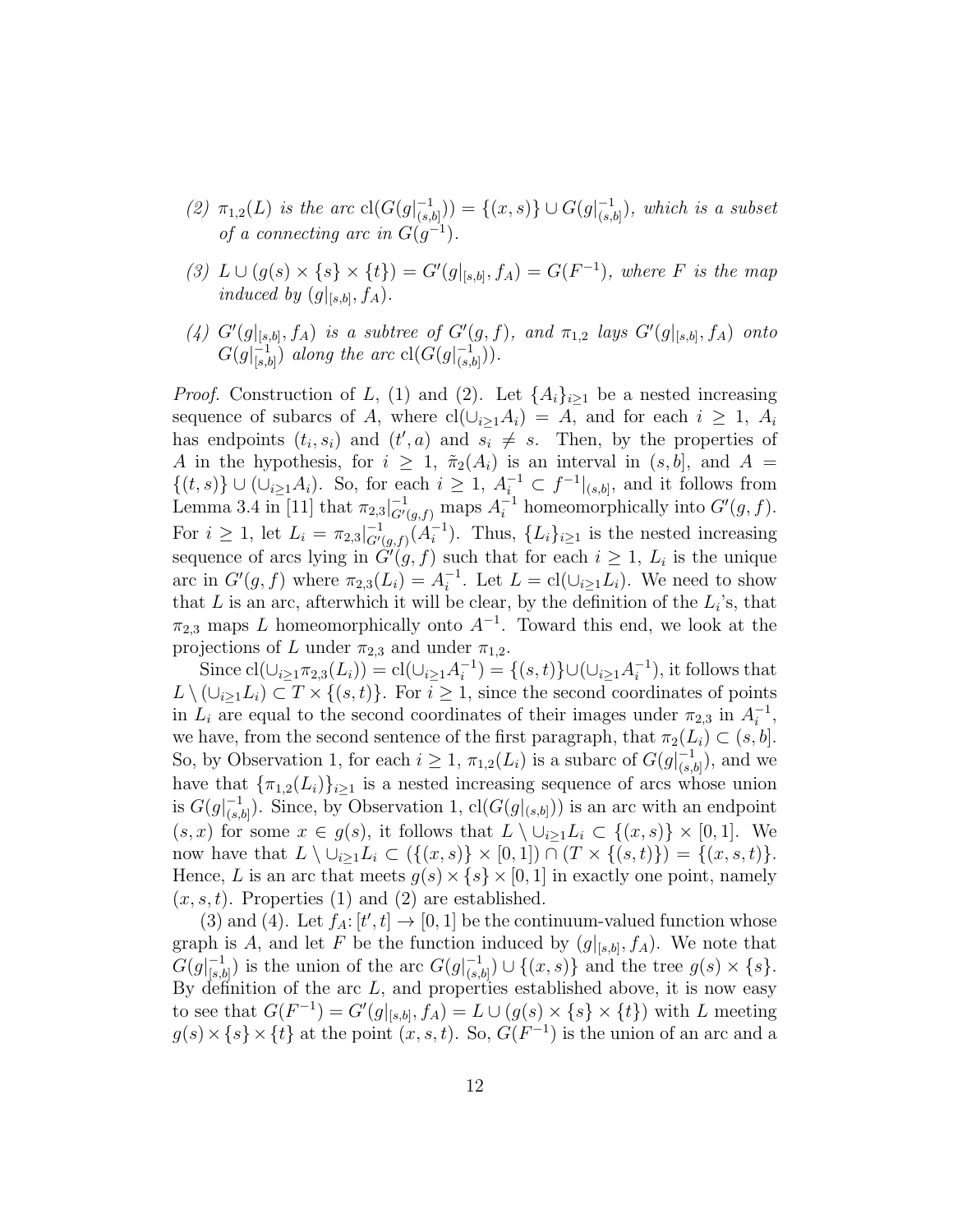tree, and F has exactly one nondegenerate value, namely  $F(t) = g(s) \times \{s\}.$ Also, from the properties established above, it is easy to see that  $\pi_{1,2}$  lays  $G'(g|_{[s,b]}, f_A)$  onto  $G(g|_{[s,b]}^{-1})$  $\binom{-1}{[s,b]}$  along the arc  $\text{cl}(G(g|\frac{-1}{(s,b]}))$  $\frac{-1}{(s,b]})$ ).  $\Box$ 

We refer to the subtree  $G'(g|_{[s,b]}, f_A)$  of  $G'(g, f)$  in Lemma 1 as the subtree of  $G'(g, f)$  generated by the arc A in  $G(f)$ . In Lemma 2, we use a full arc in  $G(f)$  to construct an arc L and a subtree of  $G'(g, f)$  containing L.

**Lemma 2.** Suppose T is a tree,  $f : [0,1] \rightarrow [0,1]$  and  $g : [0,1] \rightarrow T$  are surjective upper semi-continuous continuum-valued functions, and  $G(f)$  and  $G(g)$  are trees. Suppose that  $S = \{s \mid g(s) \text{ is nondegenerate}\}\$ is a finite set,  $f^{-1}(y)$  has finitely many components for each  $y \in [0,1]$ , and if  $f^{-1}(y)$ contains an interval, then  $y \notin S$ . Let A be a full arc in  $G(f)$ , let  $f_A$  be the interval-valued function with  $G(f_A) = A$ , and let F be the function induced by  $(g, f_A)$ . Then there exists an arc L in  $G'(g, f)$  such that L is a union of abutting subarcs, and the following statements hold.

- (1)  $\pi_{2,3}|_L: L \to A^{-1}$  is monotone, and  $(\pi_{2,3}|_L)^{-1}$  maps the endpoints of  $A^{-1}$ to the endpoints of L.
- (2)  $\pi_{1,2}$  maps L onto the spanning arc  $M^{-1}$  in  $G(g^{-1})$ , mapping each of the abutting subarcs of L either into  $g(s) \times \{s\}$  for some  $s \in S$  or into a connecting arc in  $G(g^{-1})$ .
- (3) For  $s \in S$ ,  $A^{-1}$  meets  $\{s\} \times [0,1]$  in finitely many points of the form  $(s, t_i(s))$  for  $1 \leq i \leq k_s$ , and the set  $\{t_i(s) \mid s \in S \text{ and } 1 \leq i \leq k_s\}$  is the set of points where  $F$  has its nondegenerate values.
- (4)  $G'(g, f_A) = G(F^{-1})$  is a subtree of  $G'(g, f)$ , and  $\pi_{1,2}$  folds  $G'(g, f_A)$ onto  $G(g^{-1})$  along  $M^{-1}$ .

Proof. Before we provide details of the proofs of the four rather technical properties, we offer an intuitive description of how our construction will proceed.

We begin by viewing  $G(q)$  as the union of its spanning arc M and trees that are attached to M in places where q has nondegenerate values  $q(s)$ . These trees  $\{s\} \times g(s)$  meet M in either a point or an arc as described in the definition of the spanning arc. Sitting above  $G(g^{-1})$  in  $G(g^{-1}) \times [0,1]$  is  $G'(g, f)$ . We construct a tree in  $G'(g, f)$  that is a sort of folded roof above  $G(g^{-1})$ . To do this, we start with a full arc A in  $G(f)$  that produces an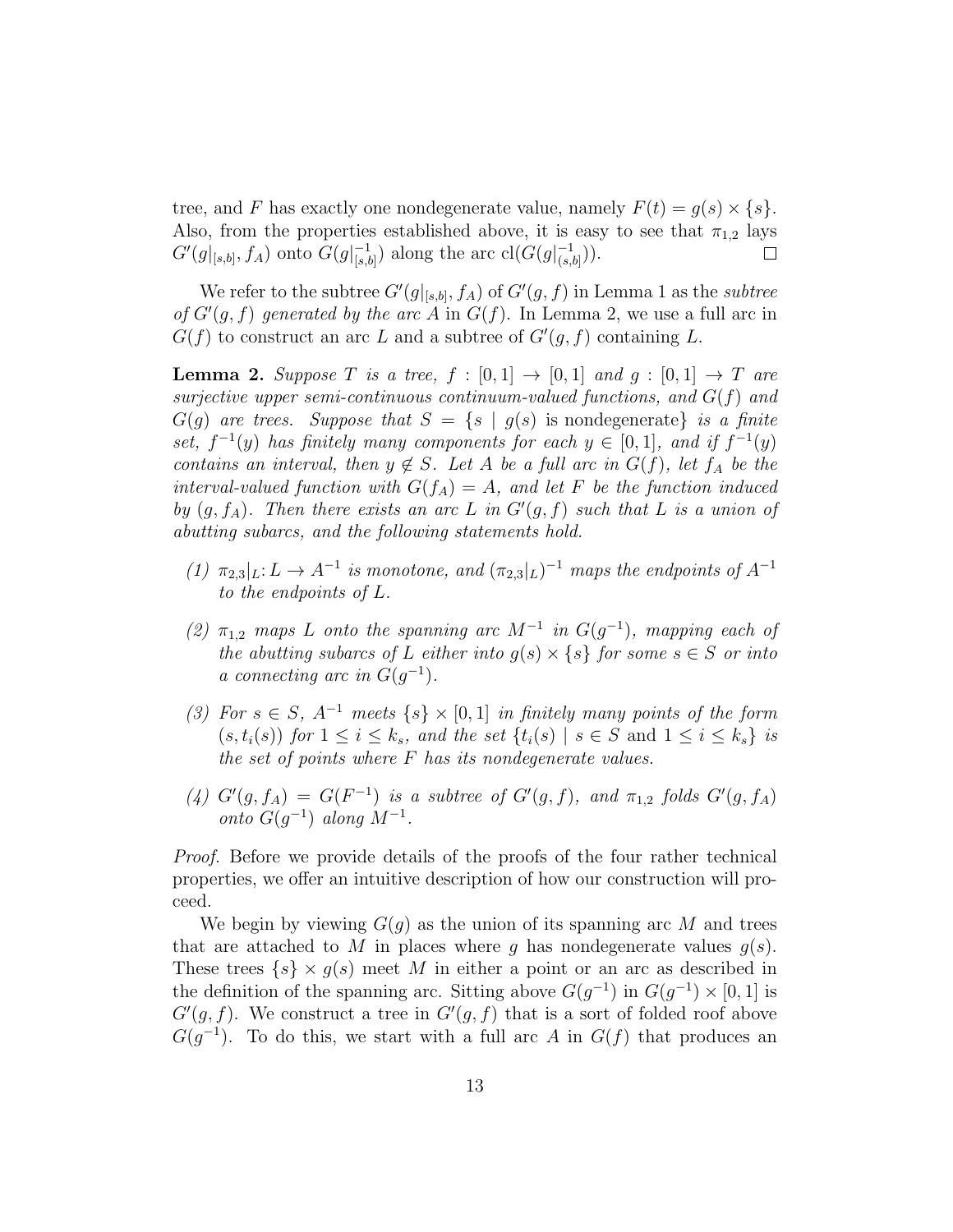arc L in  $G'(g, f)$  so that  $\pi_{1,2}(L) = M^{-1}$ . To L we attach either single or multiple copies of the trees  $g(s) \times \{s\}$ . We may think of this as happening as follows. As we move from one endpoint of L to the other, we watch our second coordinates. For those points  $(x, u, t)$  in L where  $u \notin S$ , we add nothing to  $L$ , and continue moving along  $L$ . When we encounter a point  $(x, s, t)$  where  $s \in S$  (these are the points t where the induced function F has nondegenerate values), we add the tree  $g(s) \times \{s\} \times \{t\}$ , which clearly homeomorphically projects by  $\pi_{1,2}$  onto  $g(s) \times \{s\}$ . Furthermore, these added trees are attached to  $L$  at either points or arcs in exactly the same manner as those trees below them are attached to  $M^{-1}$ . Thus,  $\pi_{1,2}$  collapses this folded roof down onto  $G(g^{-1})$ . Or, according to Definition 1,  $\pi_{1,2}$  folds this "roof" above  $G(g^{-1})$  onto  $G(g^{-1})$ .

We begin the proof by noting that since  $G(g^{-1})$  is a tree, for each adjacent pair of points s and s' in  $S \cup \{0,1\}$ , the arc  $\text{cl}(G(g|_{\text{cs}}^{-1}))$  $(\binom{-1}{(s,s')})$  is a connecting arc in  $G(g^{-1})$ .

Construction of L, (1) and (2). Let  $S = \{s_1, \ldots, s_m\}$ . Since  $f^{-1}(y)$  has finitely many components for each  $y \in [0,1]$ , and  $f^{-1}(s_i)$  is a finite set for each  $1 \leq i \leq m$ , we can pick an ordered sequence  $A_1, A_2, \ldots, A_n$  of abutting subarcs of A such that  $A = A_1 \cup ... \cup A_n$ , and for each  $1 \leq i \leq n$ , there exists  $j \in \{1, ..., m\}$  such that  $A_i \cap (f^{-1}(s_j) \times \{s_j\})$  is an endpoint of  $A_i$ , and  $\tilde{\pi}_2(A_i) \cap S = \{s_i\}.$ 

Thus, for the sequence of arcs  $A_1^{-1}, \ldots, A_n^{-1}$ , we can pick the sequence of arcs  $L_1, \ldots, L_n$  in  $G'(g, f)$  given by Lemma 1. The union of the arcs  $L_1, \ldots, L_n$  may or may not be the arc L that we desire, but we construct the desired arc L with the arcs  $L_1, \ldots, L_n$  as our starting point.

For each  $1 \leq j \leq n$ , the pair  $A_i^{-1}$  $j^{-1}, A_{j+1}^{-1}$  has an endpoint  $(c, t_j)$  in common, where either  $c \notin S$ , or  $c = s_k$  for some  $1 \leq k \leq m$ . We begin with  $j = 1$ , and demonstrate how we can construct a sequence of abutting arcs in  $G'(g, f)$ that has the desired properties. We note first that one endpoint of  $A_1^{-1}$  is an endpoint of  $A^{-1}$ , so it follows from Lemma 1(1), that  $(\pi_{2,3}|_L)^{-1}$  maps this endpoint to an endpoint of  $L_1$ , which will be an endpoint of  $L$  after our construction is complete.

Suppose  $A_1^{-1} \cap A_2^{-1} = \{(c_1, t_1)\}\$  where  $c_1 \notin S$ . So, the remaining endpoints of  $A_1^{-1}$  and  $A_2^{-1}$  are, respectively, of the form  $(s_i, t)$  and  $(s_j, t')$ , where either  $i = j$  or  $|i - j| = 1$ . In either case, by Lemma 1, we see that  $L_1$  and  $L_2$ are abutting arcs in  $G'(g, f)$  such that  $\pi_{2,3}|_{L_1\cup L_2}: L_1\cup L_2\to A_1^{-1}\cup A_2^{-1}$  is a homeomorphism, and  $L_1 \cup L_2$  meets  $(g(s_i) \times \{s_i\} \times [0,1])$  in exactly two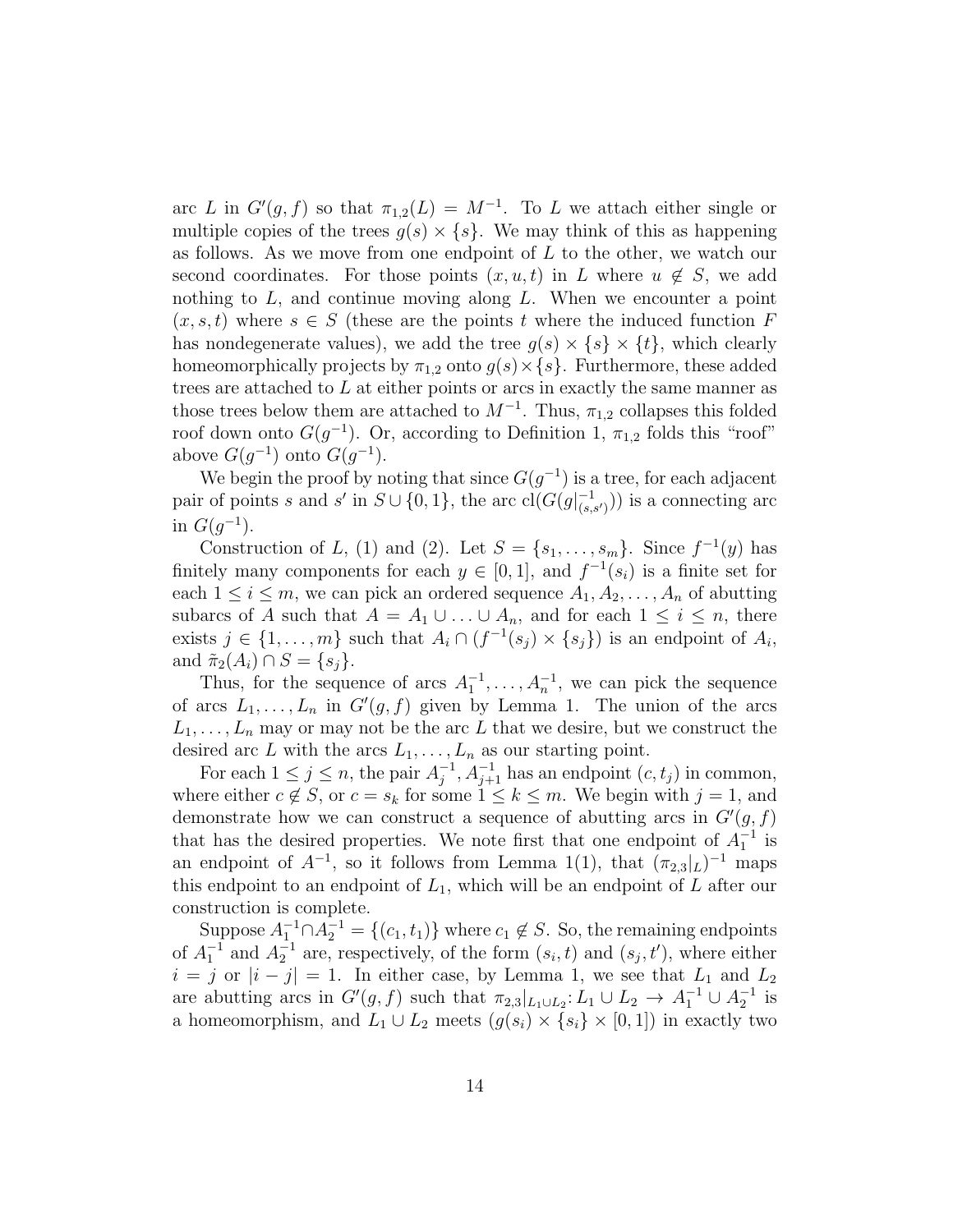points if  $i = j$ , and meets each of  $(g(s_i) \times \{s_i\} \times [0,1])$  and  $(g(s_i) \times \{s_i\} \times$ [0, 1]) in exactly one point otherwise. So, by Lemma 1(1),  $(\pi_{2,3}|_{L_1})^{-1}$  takes the endpoint  $(s_i, t)$  of  $A_1^{-1}$  to an endpoint of  $L_1$ . Also, it is clear from the statement immediately before the proof of (1) and (2), that  $\pi_{1,2}$  maps each of  $L_1$  and  $L_2$  into a connecting arc in  $G(g^{-1})$  that is contained in  $M^{-1}$ .

Suppose  $A_1^{-1} \cap A_2^{-1} = \{(s_k, t_1)\}\$ for some  $1 \leq k \leq m$ . By Lemma 1, for each  $i \in \{1, 2\}, L_i$  is an arc in  $G'(g, f)$  such that  $\pi_{2,3}|_{L_i}: L_i \to A_i^{-1}$  $i^{-1}$  is a homeomorphism, and  $L_i$  meets  $g(s_k) \times \{s_k\} \times [0, 1]$  in exactly one point  $(x_i, s_k, t_i)$ . So, again the endpoint of  $A_1^{-1}$  that is not  $(s_k, t_1)$  has as its preimage under  $(\pi_{2,3}|_{L_1})^{-1}$  an endpoint of  $L_1$ . Suppose that either  $s_k \in \{0,1\}$  or both  $A_1 \setminus \{(t_1, s_k)\}\$ and  $A_2 \setminus \{(t_1, s_k)\}\$ project under  $\tilde{\pi}_2$  into the same component of  $[0, 1] \setminus \{s_k\}$ . Then the argument from the previous paragraph applies to give the desired properties of  $L_1$  and  $L_2$ . So, we assume that  $A_1 \setminus \{(t_1, s_k)\}\$ and  $A_2 \setminus \{(t_1, s_k)\}\$ project under  $\tilde{\pi}_2$  into different components of  $[0, 1] \setminus \{s_k\}.$ If  $x_1 = x_2$ , then  $L_1$  and  $L_2$  have the endpoint  $(x_1, s_k, t_1)$  in common. So,  $L_1$ and  $L_2$  are abutting arcs, and  $\pi_{2,3}|_{L_1\cup L_2}: L_1\cup L_2 \to A_1^{-1}\cup A_2^{-1}$  is a homeomorphism. Also, it is clear that  $\pi_{1,2}$  maps  $L_1$  and  $L_2$  into adjacent connecting arcs in  $G(g^{-1})$ .

If  $x_1 \neq x_2$ , let  $N_1$  be the unique arc in  $g(s_k) \times \{s_k\}$  from  $(x_1, s_k)$  to  $(x_2, s_k)$ . Let  $J_1 = N_1 \times \{t_1\}$  and note that  $J_1$  is an arc with endpoints  $(x_1, s_k, t_1)$  and  $(x_2, s_k, t_1)$ . Furthermore,  $\pi_{1,2}$  maps  $J_1$  homeomorphically onto  $N_1$ . We have that  $L_1, J_1, L_2$  are abutting arcs in  $G'(g, f)$ , and since  $\pi_{2,3}(J_1) = \{(s_k, t_1)\},\$ it follows that  $\pi_{2,3}$  is a monotone mapping of  $L_1 \cup J_1 \cup L_2$  onto  $A_1^{-1} \cup A_2^{-1}$ . That  $\pi_{1,2}$  maps each of these abutting arcs into  $M^{-1} \subset G(g^{-1})$  is clear.

Now, moving one-by-one, from  $A_i^{-1}$  $i<sup>-1</sup>$  to  $A<sub>i+1</sub><sup>-1</sup>$  for each  $2 \le i \le n$ , we piece together the arcs  $L_i$ , and  $J_j$  as necessary, getting an arc L in  $G'(g, f)$  that is the union of the abutting arcs constructed. By the construction of  $L$ , we easily see that  $\pi_{1,2}$  maps L onto the spanning arc  $M^{-1}$  in  $G(g^{-1})$  in the manner desired.

(3). For each  $s \in S$ ,  $A^{-1}$  meets  $\{s\} \times [0,1]$  at exactly those points where some  $A_i^{-1}$  has exactly one endpoint in  $\{s\} \times [0, 1]$ . Also, by the construction, we see that the induced function F of  $(g, f_A)$  has its nondegenerate values at precisely those points  $t_i(s)$ , where  $s \in S$  and  $1 \leq i \leq k_s$ . That is,  $F(t_i(s)) = q(s) \times \{s\}$  for each  $s \in S$  and  $1 \leq i \leq k_s$ .

 $(4)$ . This property follows from the construction of L, the properties of the abutting arcs  $L_i$  established by Lemma 1, the last sentence in the proof of  $(1)$  and  $(2)$ , and the proof of  $(3)$ .  $\Box$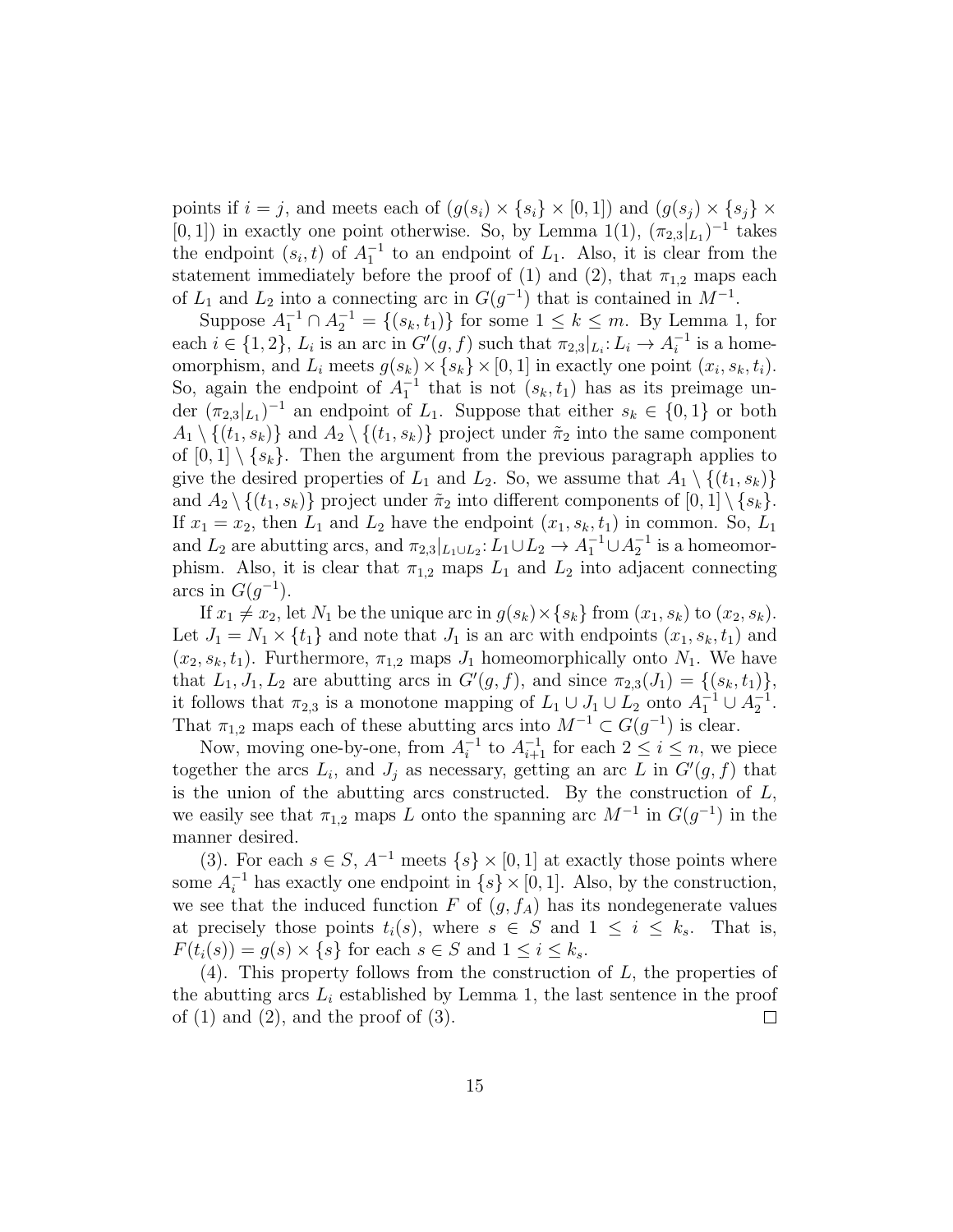We call  $G(F^{-1})$  or  $G'(g, f_A)$ , in Lemma 2, the subtree of  $G'(g, f)$  generated by the full arc A in  $G(f)$ .

Remark. In order to keep notational complexity to a minimum, and because we need a full arc in the proof of Theorem 2, we used a full arc A in Lemma 1 to generate the arc L in  $G'(g, f)$ . We point out that the same construction could be carried out for an arbitrary arc A in  $G(f)$ , where  $\tilde{\pi}_2(A)$  would be a subinterval of [0, 1], and the induced map F would be induced by  $(g|_{\tilde{\pi}_2(A)}, f_A)$ rather than  $(g, f_A)$ . Properties (1) through (4) would follow subject to this modification.

Lemma 3. We assume the same hypotheses as in Lemma 2, and additionally we let h:  $[0, 1] \rightarrow [0, 1]$  be a surjective upper semi-continuous continuumvalued function such that  $G(h)$  is a tree,  $h^{-1}(y)$  has finitely many components for each  $y \in [0,1]$ , and if  $h^{-1}(y)$  contains an interval, then  $F(y)$  is degenerate, where  $F$  is the induced map from Lemma 2. Then there exists a subtree  $H$  of  $G'(g, f, h)$  such that the projection mapping  $\pi_{1,2,3}: T \times [0, 1] \times [0, 1] \times [0, 1] \rightarrow$  $T \times [0, 1] \times [0, 1]$  folds H onto  $G'(g, f_A)$  along L, and  $\pi_{1,2} \circ \pi_{1,2,3}$  folds H onto  $G(g^{-1})$  along  $M^{-1}$ .

*Proof.* We assume that we have the arc L and the subtree of  $G'(g, f)$  generated by the full arc A as given by Lemma 2. So, properties  $(1)$  through  $(4)$ hold. Let  $[a, b]$  be the domain of the function  $f_A$ . So,  $[a, b]$  is also the domain of the function  $F: [a, b] \to G(g^{-1})$ . Let  $S' = \{t \mid F(t) \text{ is nondegenerate}\}.$ We choose an arc B in  $G(h)$  such that B is irreducible between  $[0, 1] \times \{a\}$ and  $[0, 1] \times \{b\}$ . Let  $h_B$  be the continuum-valued function whose graph is B. Now, we treat h, B,  $h_B$ , F, and S', respectively, as we treated f, A,  $f_A$ , g, and S in (1) through (4) above. Doing so, we construct an arc L' in  $G'(F, h) \subset G'(g, f, h)$  where projection into the first two coordinates relative to  $G'(F, h)$ , equivalently the projection  $\pi_{1,2,3}$  into the first three coordinates relative to  $G'(g, f, h)$ , maps L' onto L, and we attach copies of the trees  $g(s) \times \{s\} \times \{t_i(s)\}\$ for  $s \in S$  and  $1 \leq i \leq k_s$  at precisely the points  $(x, s, t_i(s), u)$  where  $t_i(s) \in h_B(u)$  and  $s \in f_A(t_i(s))$ . These are the values  $u \in [0,1]$  where the function  $\hat{F}$  induced by  $(F, h)$  has its nondegenerate values. We note that  $G(\hat{F}^{-1}) = G'(F, h_B) = G'(g, f_A, f_B) \subset G'(g, f, h)$ . It follows as in the proof of parts (1) through (4), that  $\pi_{1,2,3}$  folds  $G'(F, h_B)$ onto  $G'(g, f_A)$  along L, and in turn,  $\pi_{1,2}$  folds  $G'(g, f_A)$  onto  $G(g^{-1})$  along  $M^{-1}$ . So, the composition mapping  $\pi_{1,2} \circ \pi_{1,2,3}$  folds  $G'(F,h_B)$  onto  $G(g^{-1})$ along  $M^{-1}$ .  $\Box$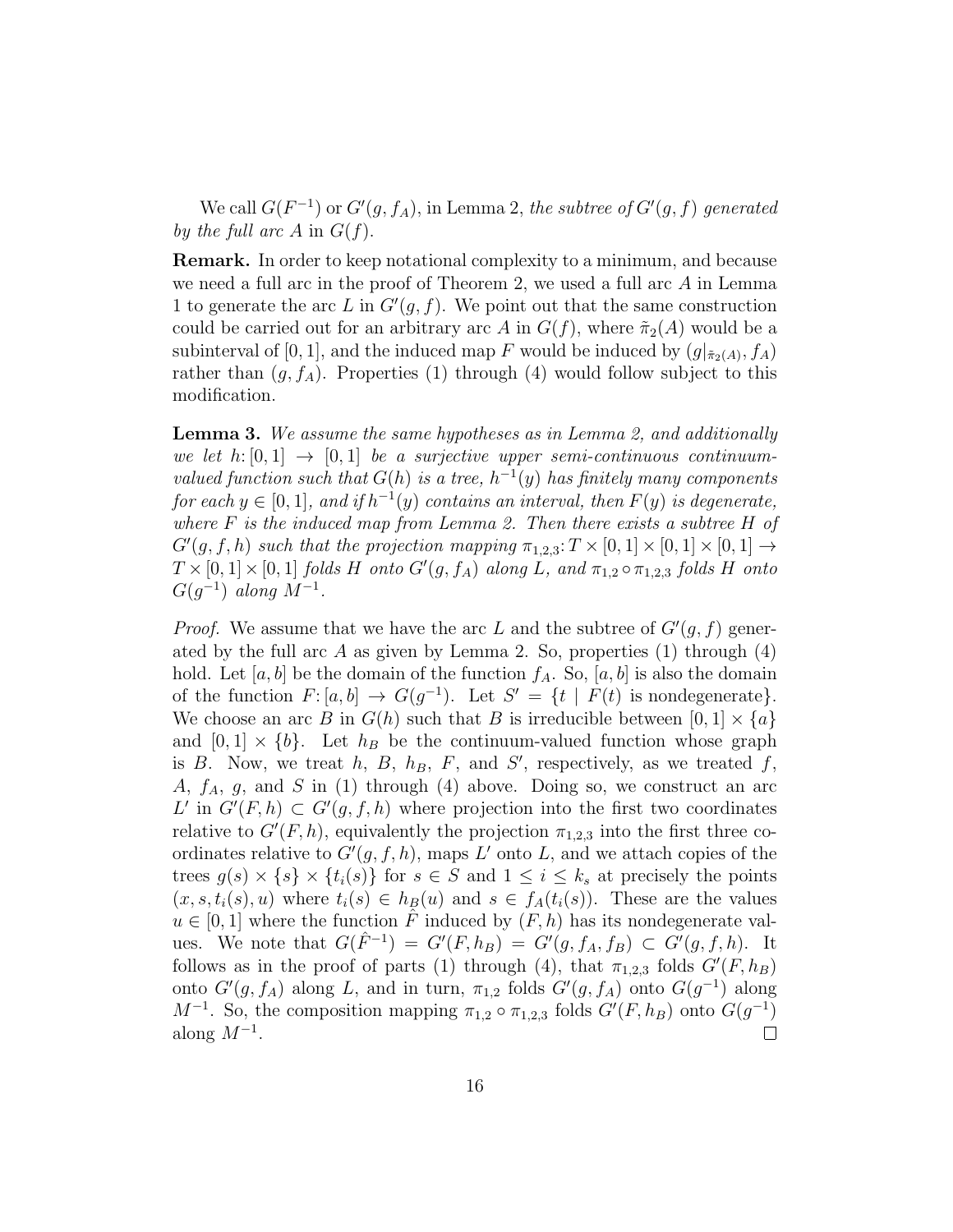**Lemma 4.** Suppose T is a tree,  $f : [0,1] \rightarrow [0,1]$  and  $q : [0,1] \rightarrow T$  are surjective upper semi-continuous continuum-valued functions, and  $G(f)$  and  $G(g)$  are trees. Suppose that the sets  $S_1 = \{s \mid f(s) \text{ is nondegenerate}\}\$ and  $S_2 = \{s \mid g(s)$  is nondegenerate} are finite,  $f^{-1}(y)$  has finitely many components for each  $y \in [0,1]$ , and if  $f^{-1}(y)$  contains an interval, then  $y \notin S$ . Then  $G'(g, f)$  is a tree, and the function F induced by  $(g, f)$  has a finite set of values at which F is nondegenerate.

*Proof.* We let  $G = G'(g, f)$ , and we note that  $G = G(F^{-1})$ .

First we show that G is arcwise connected. Let  $(a_1, s_1, t_1)$  and  $(a_2, s_2, t_2)$ be points of G. We assume, without loss of generality, that  $s_1 \in S_2$  and  $s_2 \notin$  $S_2$ . Since  $G(f)$  is a tree, there exists a unique arc A in  $G(f)$  with endpoints  $(t_1, s_1)$  and  $(t_2, s_2)$ . By Lemma 2 and the Remark that follows it, there exists an arc L in G such that  $\pi_{2,3}|_L: L \to A^{-1}$  is monotone. Furthermore, by Lemma 2(1), we have that  $(a_2, s_2, t_2)$  is one endpoint of L, and the other endpoint of L is of the form  $(x_1, s_1, t_1)$  for some  $x_1 \in g(s_1)$ . If  $x_1 = a_1$ , then we have the desired arc. Otherwise, since  $g(s_1) \times \{s_1\} \times \{t_1\}$  is a tree, we can pick a unique arc  $L_1$  in  $g(s_1) \times \{s_1\} \times \{t_1\}$  joining the points  $(x_1, s_1, t_1)$ and  $(a_1, s_1, t_1)$ . Now, L and  $L_1$  are abutting arcs. So,  $L \cup L_1$  is an arc in G with endpoints  $(a_1, s_1, t_1)$  and  $(a_2, s_2, t_2)$ . So, G is arcwise connected.

It follows from Corollary 4 in [18] that G is a  $\lambda$ -dendroid. So, G is hereditarily unicoherent, and thus, G is a dendroid. It remains to show that  $B(G)$  is finite, and that  $o_G(p)$  is finite for  $p \in B(G)$ .

It follows from Lemma 3.1 in [11] that  $F$  has degenerate values at points not in the finite set  $S_1 \cup f^{-1}(S_2)$ . So, the set of branchpoints of G is a subset of the sets  $F(t) \times \{t\}$ , where  $t \in S_1 \cup f^{-1}(S_2)$ . Also, for  $t \in S_1 \cup f^{-1}(S_2)$ , the set  $F(t) \times \{t\}$  has finitely many branchpoints relative to itself since  $F(t)$ is a subtree of the tree  $G(g^{-1})$ . It follows that the set of branchpoints of G is finite.

Lastly, we show that the order of each branchpoint of  $G$  is finite. Suppose  $(x, s, t)$  is a branchpoint of G. If  $s \notin S_2$ , then there exists an interval  $J \subset$  $[0, 1] \setminus S_2$  such that  $s \in J$ . By Lemma 3.4 in [11],  $\{(z, y, u) \in G \mid y \in J\}$  is homeomorphic to  $G(f^{-1}|_J)$ . Since  $G(f)$  is a tree, it follows that the order of  $(x, s, t)$  in G is finite. Suppose  $s \in S_2$ . If there exists a neighborhood U of  $(x, s, t)$  in G such that  $U \subset g(s) \times \{x\} \times \{t\}$ , then the order of  $(x, s, t)$  in G is finite since  $q(s)$  is a tree.

If there is no such neighborhood  $U$ , then there are two types of "short" arcs that may emanate from  $(x, s, t)$ . Those that lie in  $g(s) \times \{x\} \times \{t\}$ , for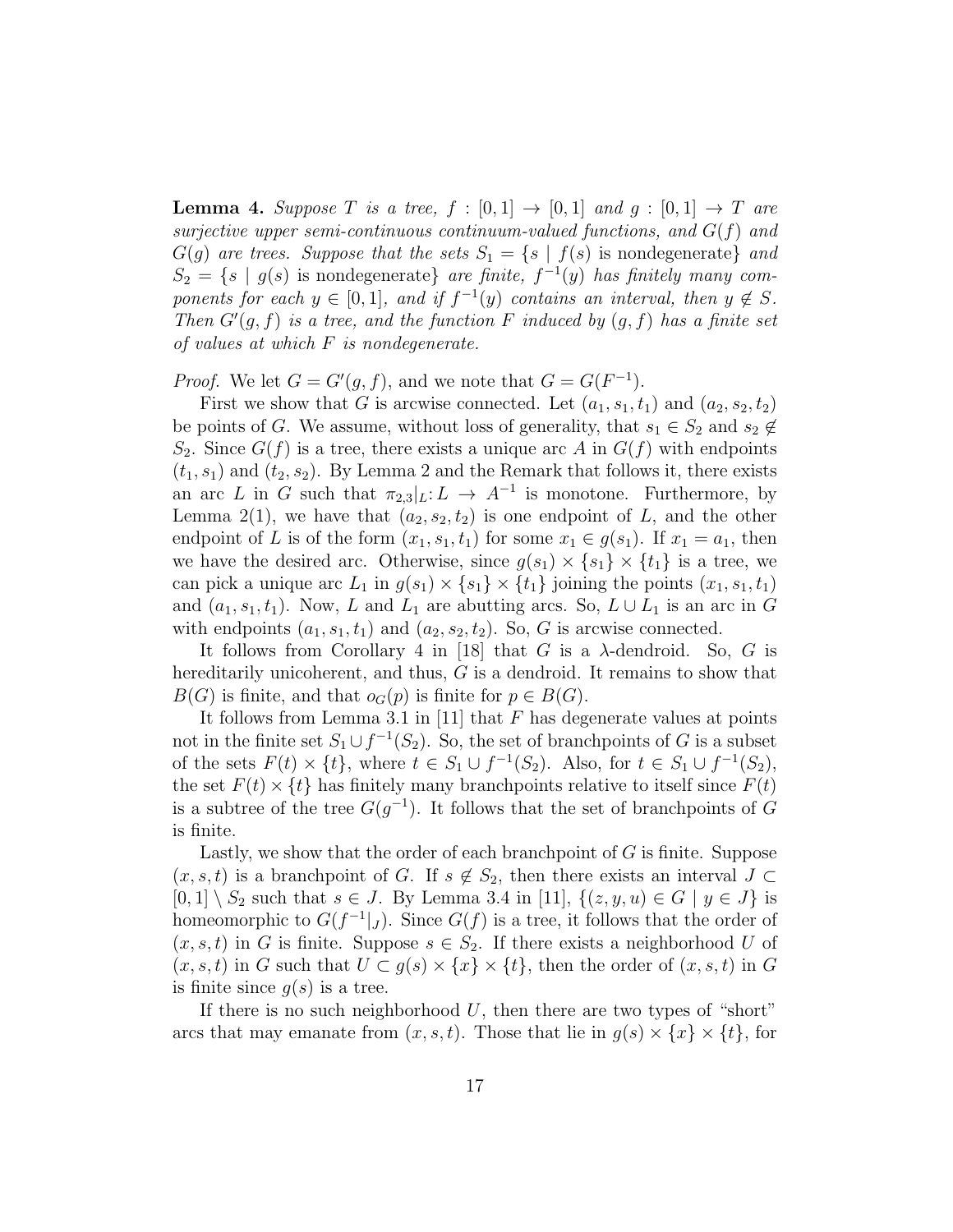which we have just observed there are finitely many, and those whose second projection is an arc [s, b] with  $s \neq b$ , and  $[s, b] \cap S = \{s\}$ . Let I be an arc of the second type. So,  $\pi_{2,3}(I)$  is an arc A emanating from the point  $(s, t)$ in  $G(f^{-1})$ . By Lemma 1(1), I is the unique arc in G such that  $\pi_{2,3}(I) = A$ . Since  $G(f^{-1})$  is a tree, it follows that there are finitely many such arcs I. Hence, the order of  $(x, s, t)$  in G is finite. We have that G is a tree.  $\Box$ 

#### 6. Main fixed point results

**Theorem 2.** Let  $X = \lim_{n \to \infty} \{ [0, 1], f_i \}$  be an inverse limit with surjective upper semi-continuous interval-valued bonding functions. Suppose that for each  $i \geq 1$ ,  $G(f_i)$  is a tree, the set  $S_i = \{s \mid f_i(s)$  is nondegenerate} is finite,  $f_i^{-1}$  $i_{i}^{-1}(t)$  has finitely many components for each  $t \in [0,1]$ , and for  $1 \leq j < i$  no flat spot of  $f_i$  composes to a nondegenerate value of  $f_j$ . Then for  $1 \leq n < m$ ,  $\rho^m_n:G_m\to G_n$  is a universal mapping between trees. In particular, if  $2\leq n<\infty$ m, there is a subtree  $H_m$  of  $G_m$  such that  $\rho_n^m|_{H_m}: H_m \to G_n$  folds  $H_m$  onto  $G_n$  along the spanning arc in  $G_n = G(F_{n-1}^{-1})$ .

*Proof.* Recall from the last paragraph in Section 2, that  $X$  is homeomorphic to the ordinary inverse limit  $\varprojlim \{ G_i, \rho_i^{i+1} \}.$  There are three steps in the proof.

First, we show by induction that for each  $n \geq 2$ ,  $G_n = G(F_{n-1})$  is a tree, and  $F_{n-1}: [0, 1] \to G_{n-1}$  has its nondegenerate values on a finite set. Then we observe that  $\rho_1^m: G_m \to G_1$  is universal for all  $m \geq 2$ , and for  $n \geq 1$ , we use Lemma 2 to construct a subtree  $H_{n+1}$  of  $G_{n+1}$  so that  $\rho_n|_{H_{n+1}}: H_{n+1} \to G_n$ folds  $H_{n+1}$  onto  $G_n$  along the spanning arc in  $G_n$ . Lastly, we show how to construct a subtree  $H_m$  of  $G_m$ , for  $m > n+1$ , so that  $\rho_n^m|_{H_m}: H_m \to G_n$  folds  $H_m$  onto  $G_n$  along the spanning arc in  $G_n$ .

**Step 1.** Let  $n = 2$ . We have that  $F_1 = f_1$ . It follows from our hypothesis that  $G_2 = G(f_1^{-1})$  is a tree, and  $F_1$  has nondegenerate values for finitely many  $t \in [0, 1]$ .

Assume that for some  $n \geq 2$ ,  $G_n$  is a tree, and  $F_{n-1}: [0, 1] \to G_{n-1}$  has its nondegenerate values on a finite set. Letting  $f_n$  and  $F_{n-1}$ , respectively, play the roles of f and g in Lemma 4, we see that  $G_{n+1} = G'(F_{n-1}, f_n)$  is a tree, and that the function  $F_n$  induced by  $(F_{n-1}, f_n)$  has nondegenerate values for finitely many  $t \in [0, 1]$ .

**Step 2.** Let  $n = 1$  and  $m \ge 2$ . Since  $G_1 = [0, 1], \rho_1^m: G_m \to [0, 1]$  is universal by Proposition 4.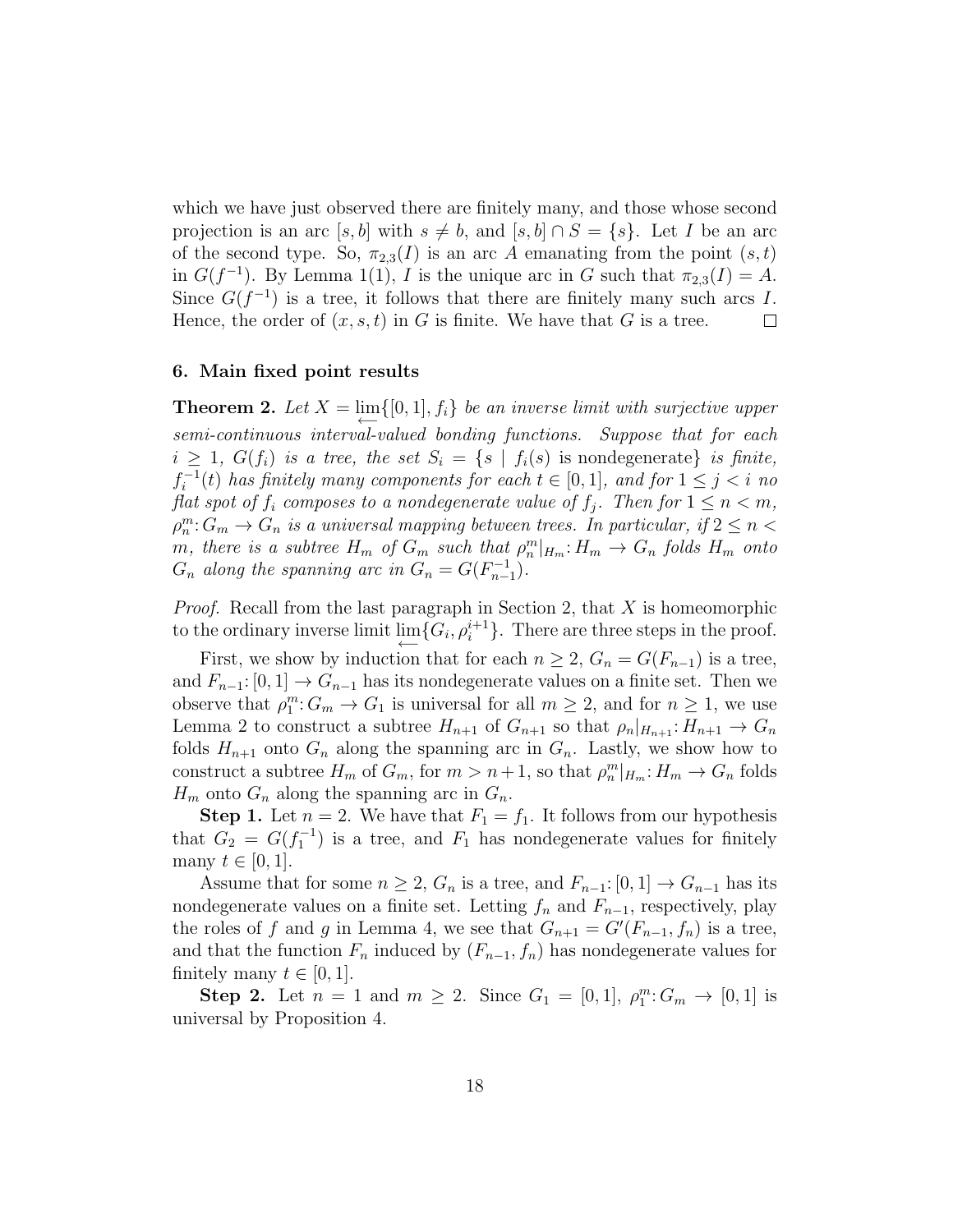Fix  $n \geq 2$ , and suppose  $m = n+1$ . We let  $f_n$  and  $F_{n-1}$ , respectively, play the roles of f and g in Lemma 2. We see that the appropriate conditions are satisfied, and we note that  $G_{n+1} = G'(f_n, F_{n-1})$ , and  $\rho_n = \pi_{1,2} |_{G_{n+1}}$ . Let M be the spanning arc in  $G_n = G(F_{n-1}^{-1})$ , and let A be an arc in  $G(f_n)$  that is irreducible between  $[0, 1] \times \{0\}$  and  $[0, 1] \times \{1\}$ . So, A is a minimal full arc in  $G(f_n)$ . By Lemma 2, we let  $H_{n+1}$  be the tree in  $G_{n+1}$  generated by the full arc A. We recall that  $H_{n+1}$  contains an arc L where  $\rho_n(L) = M^{-1}$ , and  $H_{n+1}$ is the inverse graph of the function F induced by  $(f_{n_A}, F_{n-1})$ . Furthermore, F has its nondegenerate values on the set  $\{t_i(s) | s \in S \text{ and } 1 \le i \le k_s\}$ . By Lemma 2(4),  $\rho_n$  folds  $H_{n+1}$  onto  $G(F_{n-1}^{-1}) = G_n$  along the spanning arc  $M^{-1}$ in  $G_n$ . It follows from Corollary 1 that  $\rho_n$  is universal.

**Step 3.** Let  $2 \leq n < n+1 < m$ . To show that there is a subtree  $H_m$ of  $G_m$  such that  $\rho_n^m|_{H_m}: H_m \to G_n$  folds  $H_m$  onto  $G_n$  along the spanning arc  $M^{-1}$  in  $G_n$ , we proceed, using Lemma 3, from the already constructed subtree  $H_{n+1}$  of  $G_{n+1}$  with  $\rho_n$  folding  $H_{n+1}$  onto  $G_n$  along  $M^{-1}$ , to construct a subtree  $H_{n+2}$  of  $G_{n+2}$ , where  $\rho_n^{n+2}$  folds  $H_{n+2}$  onto  $G_n$ . It will be clear from the process how to proceed until we reach  $m$ .

So,  $f_{n+1}$  plays the role of h in Lemma 3, and we are now working in  $G_{n+2} = G'(F_{n-1}, f_n, f_{n+1})$ . Let B be an arc in  $G(f_{n+1})$  chosen as in the proof of Lemma 3, and let  $\tilde{F}$  be the function induced by  $(F, f_n)$ . Observe that  $\rho_{n+1} = \pi_{1,2,3}$  from Lemma 3. Also, from the proof of Lemma 3, we generate an arc L' from B in  $G_{n+2}$ , where  $\rho_{n+1}(L') = L$ , and copies of the trees  $g(s) \times \{s\} \times \{t_i(s)\}\$ , for  $s \in S$  and  $1 \leq i \leq k_s$ , are attached to L' at those points  $(x, s, t_i(s), u)$  where  $t_i(s) \in f_{n+1_B}(u)$  and  $s \in f_{n_A}(t_i(s))$ . This is the set of points where  $\hat{F}$  has its nondegenerate values. It follows from Lemma 3 that  $\rho_{n+1}$  folds  $H_{n+2} = G'(F, f_{n+1_B}) = G(\hat{F}^{-1})$  onto  $H_{n+1}$  along L, and  $\rho_n \circ \rho_{n+1}$  folds  $H_{n+2}$  onto  $G_n$  along  $M^{-1}$ . So, by Corollary 1,  $\rho_n^{n+2}$  is universal.

We continue, making analogous backward steps in the inverse sequence until we reach  $m$ . The result follows.  $\Box$ 

**Corollary 2.** Let  $X = \lim_{n \to \infty} \{ [0, 1], f_i \}$  be an inverse limit with surjective upper semi-continuous interval-valued bonding functions. Suppose that for each  $i \geq 1$ ,  $G(f_i)$  is a tree, the set  $S_i = \{s \mid f_i(s)$  is nondegenerate is finite,  $f_i^{-1}$  $i_{i}^{-1}(t)$  has finitely many components for each  $t \in [0,1]$ , and for  $1 \leq j < i$  no flat spot of  $f_i$  composes to a nondegenerate value of  $f_i$ . Then X is a tree-like continuum with the fpp.

Proof. Apply Theorem 2 and Proposition 5.

 $\Box$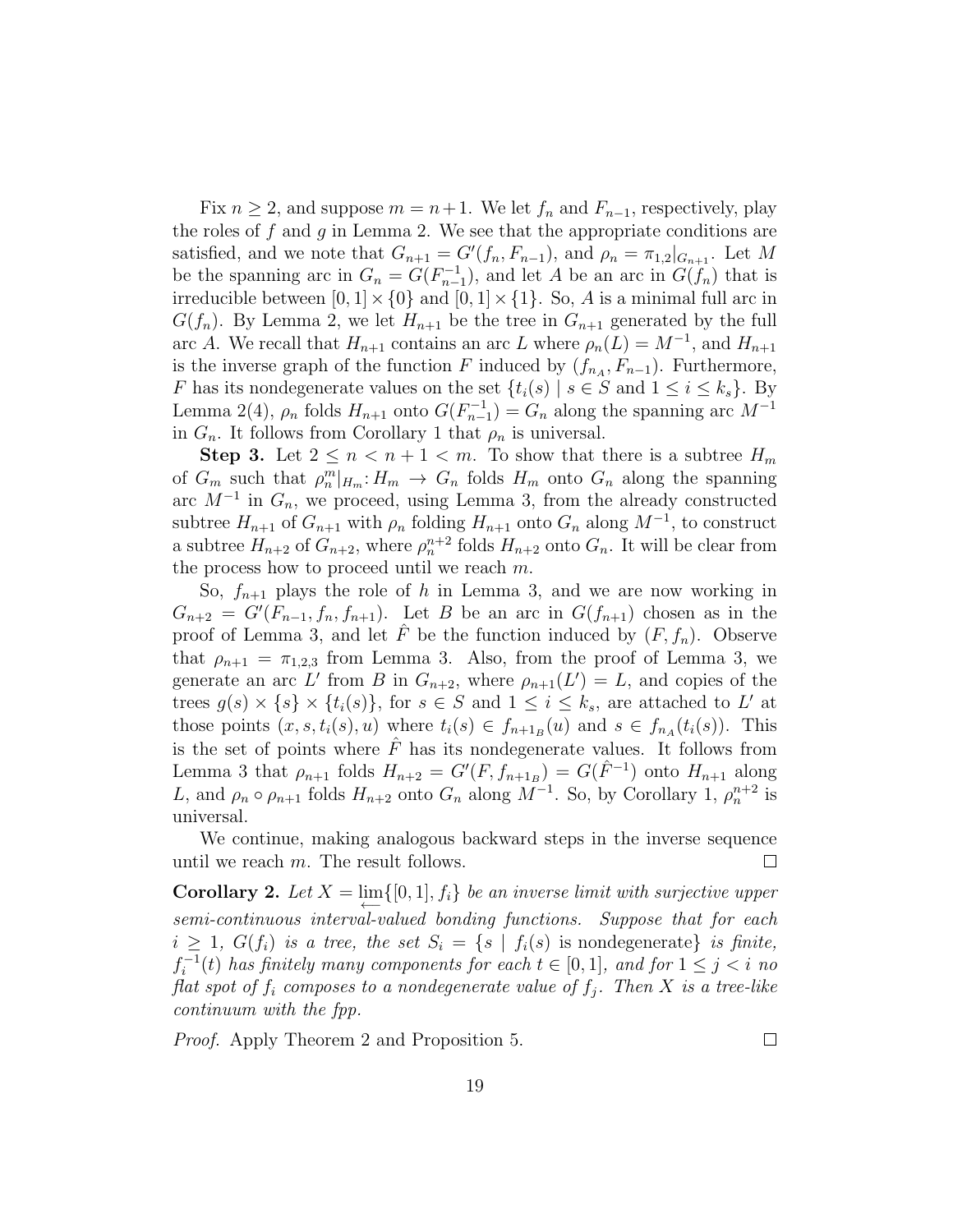**Corollary 3.** Suppose X is a tree-like continuum that admits a representation where  $X = \lim_{\longleftarrow} \{ [0, 1], f_i \}$  with surjective upper semi-continuous intervalvalued bonding functions such that for each  $i \geq 1$ ,  $G(f_i)$  is a tree, the set  $S_i = \{s \mid f_i(s) \text{ is nondegenerate}\}\$ is finite, and  $f_i^{-1}$  $i_i^{-1}(t)$  has finitely many components for each  $t \in [0,1]$ . Then X has the fpp.

Proof. The result follows from Corollary 3 in [18] and Corollary 2 above.  $\Box$ 

**Question 1.** Suppose  $X$  is a tree-like continuum that admits a representation where  $X = \lim_{n \to \infty} \{ [0, 1], f_i \}$  with surjective upper semi-continuous intervalvalued bonding functions such that for each  $i > 1$ ,  $G(f_i)$  is a tree. Does X have the fpp.

**Question 2.** Suppose X is a tree-like continuum that admits a representation where  $X = \lim_{\longleftarrow} \{ [0,1], f_i \}$  with surjective upper semi-continuous set-valued bonding functions such that for each  $i \geq 1$ , the partial graph  $G_i$  is a dendrite. Does X have the fpp.

We give a partial answer to Question 2 in the next section.

# 7. Another fixed point theorem for inverse limits with set-valued bonding functions

**Lemma 5.** Let  $X = \lim_{n \to \infty} \{X_i, f_i\}$ , where for each  $i \geq 1$ ,  $X_i$  is a compactum, and  $f_i: X_{i+1} \to X_i$  is a surjective upper semicontinuous set-valued function. If for each  $i \geq 1$ ,  $G(f_i^{-1})$  $i_i^{(-1)}$  contains the graph of a continuum-valued function  $g_i: X_i \to X_{i+1}$ , then for each  $i \geq 1$ ,  $G(\rho_i^{-1})$  $i^{-1}$ ) contains the graph of a continuumvalued function  $\alpha_i: G_i \to G_{i+1}$ .

*Proof.* Fix  $i \geq 1$ . For  $(x_1, \ldots, x_i) \in G_i$ , let  $\alpha_i(x_1, \ldots, x_i) = \{(x_1, \ldots, x_i)\} \times$  $g_i(x_i)$ . Clearly,  $G(\alpha_i) \subset G(\rho_i^{-1})$  $\binom{-1}{i}$  and  $\alpha_i$  is continuum-valued.  $\Box$ 

Under the same assumptions as in Lemma 5, we observe the following.

**Observation 3.** For each  $i \geq 1$ , there exists a subcompactum  $H_{i+1}$  of  $G_{i+1}$ such that  $\rho_i|_{H_{i+1}}: H_{i+1} \to G_i$  is a monotone mapping.

*Proof.* Fix  $i \geq 1$ . Let  $H_{i+1} = \alpha_i(G_i)$ , where  $\alpha_i$  is the continuum-valued function given in Lemma 5. For  $(x_1, ..., x_i) \in G_i$ ,  $(\rho_i|_{H_{i+1}})^{-1}(x_1, ..., x_i) =$  $\alpha_i(x_1,\ldots,x_i)$ , which is a continuum. So,  $\rho_i|_{H_{i+1}}$  is a monotone mapping.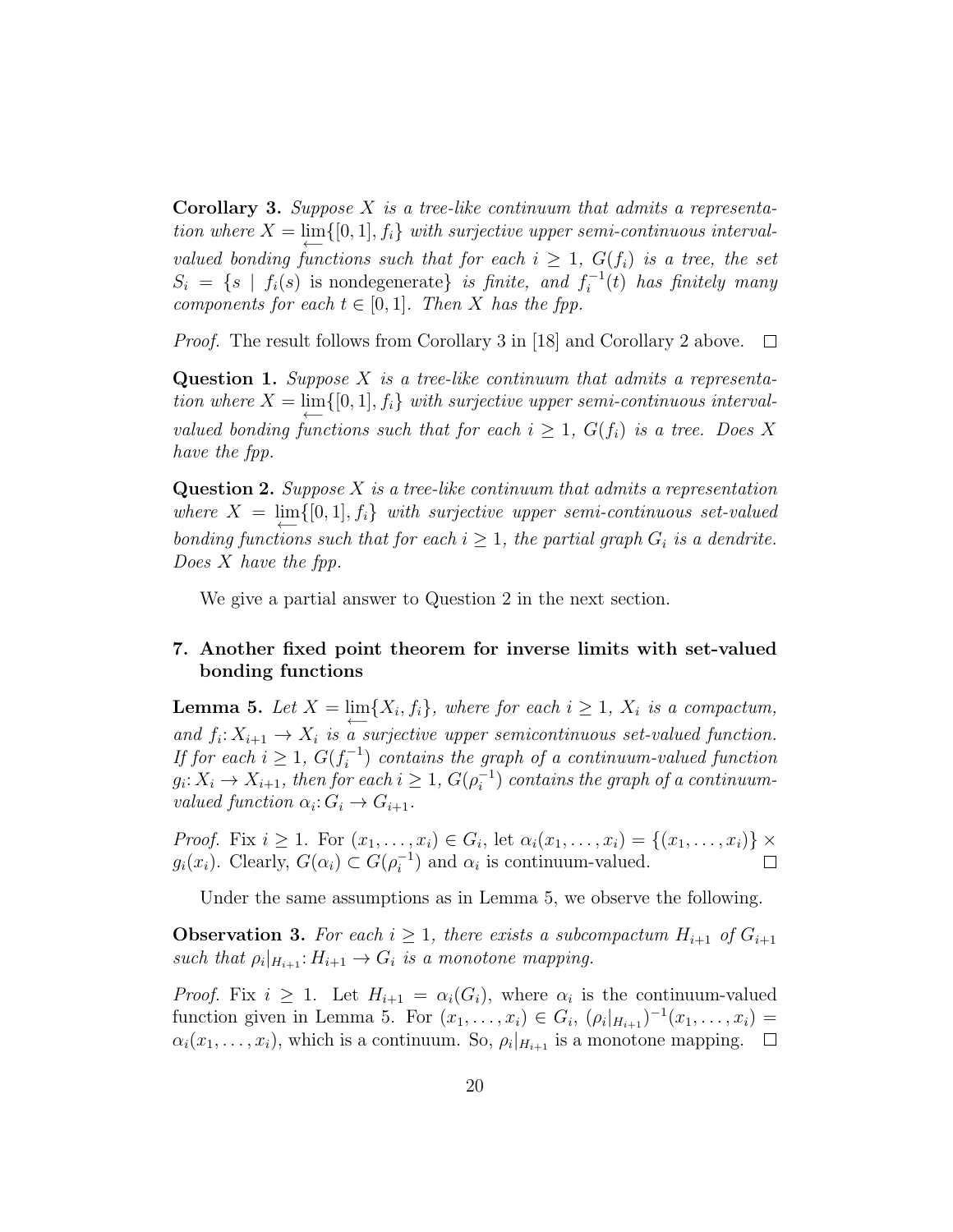**Observation 4.** If for each  $i \geq 1$ ,  $G_i$  is a continuum, then each  $H_{i+1}$  is a subcontinuum of  $G_{i+1}$ .

In the setting of inverse limits on  $[0, 1]$  with set-valued functions whose partial graphs are dendrites, Theorem 3 generalizes Corollary 2.4 in [16].

**Theorem 3.** Let  $X = \lim_{n \to \infty} \{ [0, 1], f_i \}$ , where for each  $i \geq 1$ ,  $f_i : [0, 1] \to [0, 1]$ is a surjective upper semicontinuous set-valued function. Suppose that, for each  $i \geq 1$ ,  $G_{i+1}$  is a dendrite, and  $G(f_i^{-1})$  $i_i^{-1}$ ) contains the graph of an intervalvalued function  $g_i: [0,1] \to [0,1]$ . Then X is a tree-like continuum with the fpp.

*Proof.* By Observations 3 and 4, for each  $i \geq 1$ , there exists a subcontinuum  $H_{i+1}$  of  $G_{i+1}$  such that  $\rho_i|_{H_{i+1}}: H_{i+1} \to G_i$  is a monotone mapping. For  $1 \leq i \leq j-1$ , by Proposition 7, the mapping  $\rho_i^j$  $i: G_j \to G_i$  is universal. It follows from Proposition 5 that X has the fpp. Since  $X \stackrel{T}{\approx} \varprojlim \{ G_i, \rho_i^{i+1} \},\$  it follows that  $X$  is tree-like.  $\Box$ 

- [1] D.P. Bellamy, A tree-like continnum without the fixed-point property, Houston J. Math. 6(1979), 1–14.
- [2] R.H. Bing, The elusive fixed point property, Amer. Math. Monthly 76(1969), 119–132.
- [3] C. Eberhart and J.B. Fugate, Weakly confluent maps on trees, General Topology and Modern Analysis, Academic Press, New York, 1981, 209– 215.
- [4] C. Eberhart and J.B. Fugate, Universal maps on trees, Trans. Amer. Math. Soc. 350(1998), #10, 4235-4251.
- [5] L. Fearnley and D.G. Wright, Geometric realization of a Bellamy continuum, Bull. London Math. Soc. 25(1993), 177–183.
- [6] C.L. Hagopian, M.M. Marsh, and J.R. Prajs, Tree-like continua with invariant composants under fixed-point-free homeomorphisms, Proc. Amer. Math. Soc. 140(2012), 3655–3661.
- [7] C.L Hagopian and M.M. Marsh, Non-additivity of the fixed point property for tree-like continua, Fund. Math. 231(2015), 113–137.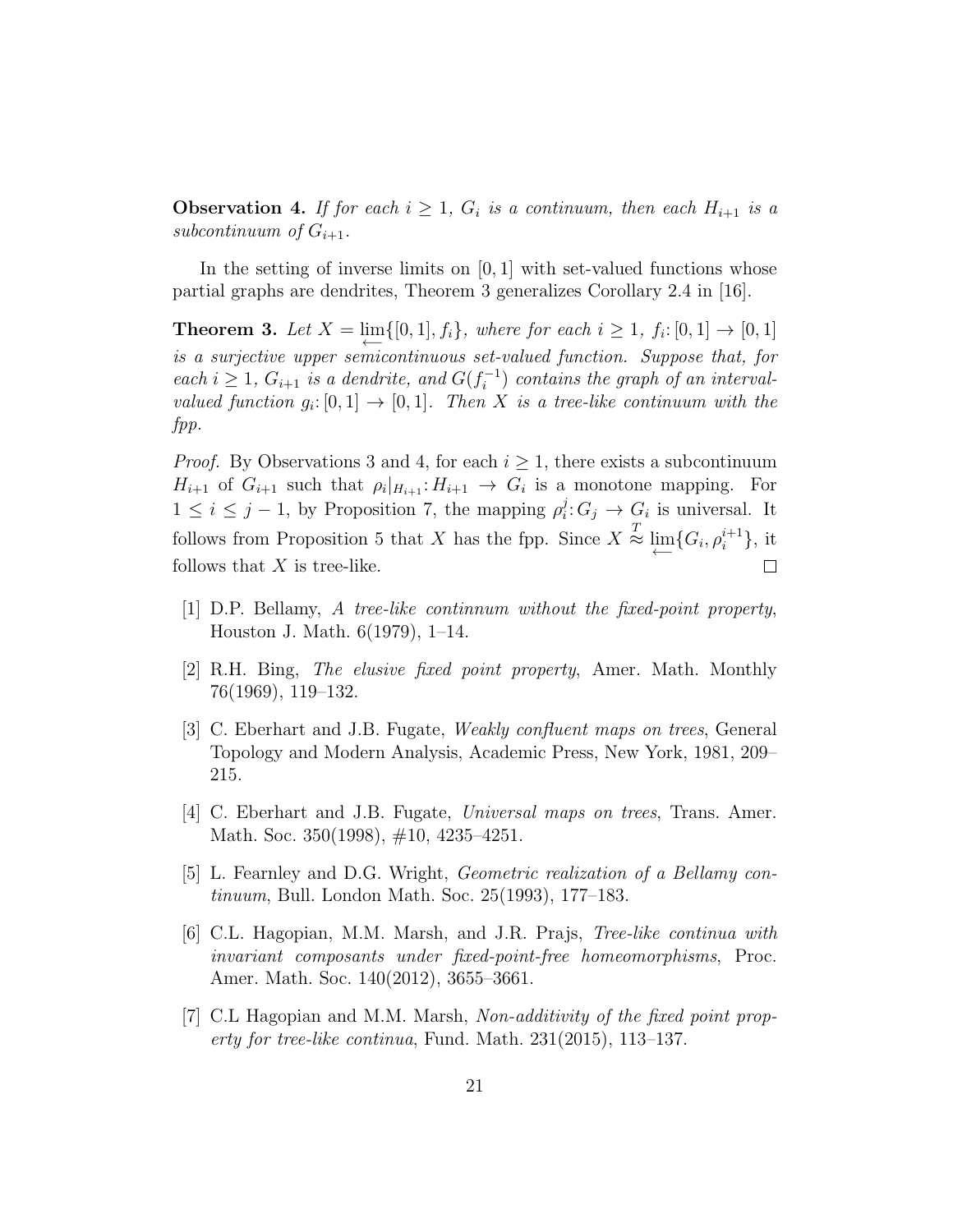- [8] R. Hernández-Gutiérrez and L.C. Hoehn, A fixed-point-free map of a tree-like continuum induced by valence maps on trees, Colloq. Math.  $151(2018), #2, 305-316.$
- [9] W. Holsztynski, Universal mappings and fixed point theorems, Bull. Acad. Polon. Sci. 15(1967), 433–438.
- [10] W.T. Ingram, Inverse limits of families of set-valued functions, Bol. Soc. Mat. Mex. (3) 21(2015), #1, 53–70.
- [11] W.T. Ingram and M.M. Marsh, Chainability of inverse limits on [0,1] with interval-valued functions, Topology Proc. 56(2020), 305–320.
- [12] R. Manka, Association and fixed points, Fund. Math.  $91(1976)$ , 105–121.
- [13] M.M. Marsh, A fixed point theorem for inverse limits of fans, Proc. Amer. Math. Soc. 91(1984), #1, 139–142.
- [14] M.M. Marsh, u-Mappings on trees, Pacific J. Math. 127(1987), #2, 373– 387.
- [15] M.M. Marsh, Mappings of trees and the fixed point property, Trans. Amer. Math. Soc. 315(1989), #2, 799–810.
- [16] M.M. Marsh, Some structure theorems for inverse limits with set-valued functions, Topology Proc. 42(2013), 237–258.
- [17] M.M. Marsh, Tree-like inverse limits on [0, 1] with interval-valued functions, Topology Proc. 48(2016), 215–232.
- [18] M.M. Marsh, A characterization of tree-like inverse limits on [0, 1] with interval-valued functions, Topology Proc. 50(2017), 101–109.
- [19] P. Minc, A tree-like continuum admitting fixed point free maps with arbitrarily small trajectories, Topology Appl. 46(1992), 99–106.
- [20] P. Minc, A periodic point free homeomorphism of a tree-like continuum, Trans. Amer. Math. Soc. 348(1996), 1487–1519.
- [21] P. Minc, A self-map of a tree-like continuum with no invariant indecomposable subcontinuum, Topology Appl. 98(1999), 235–240.